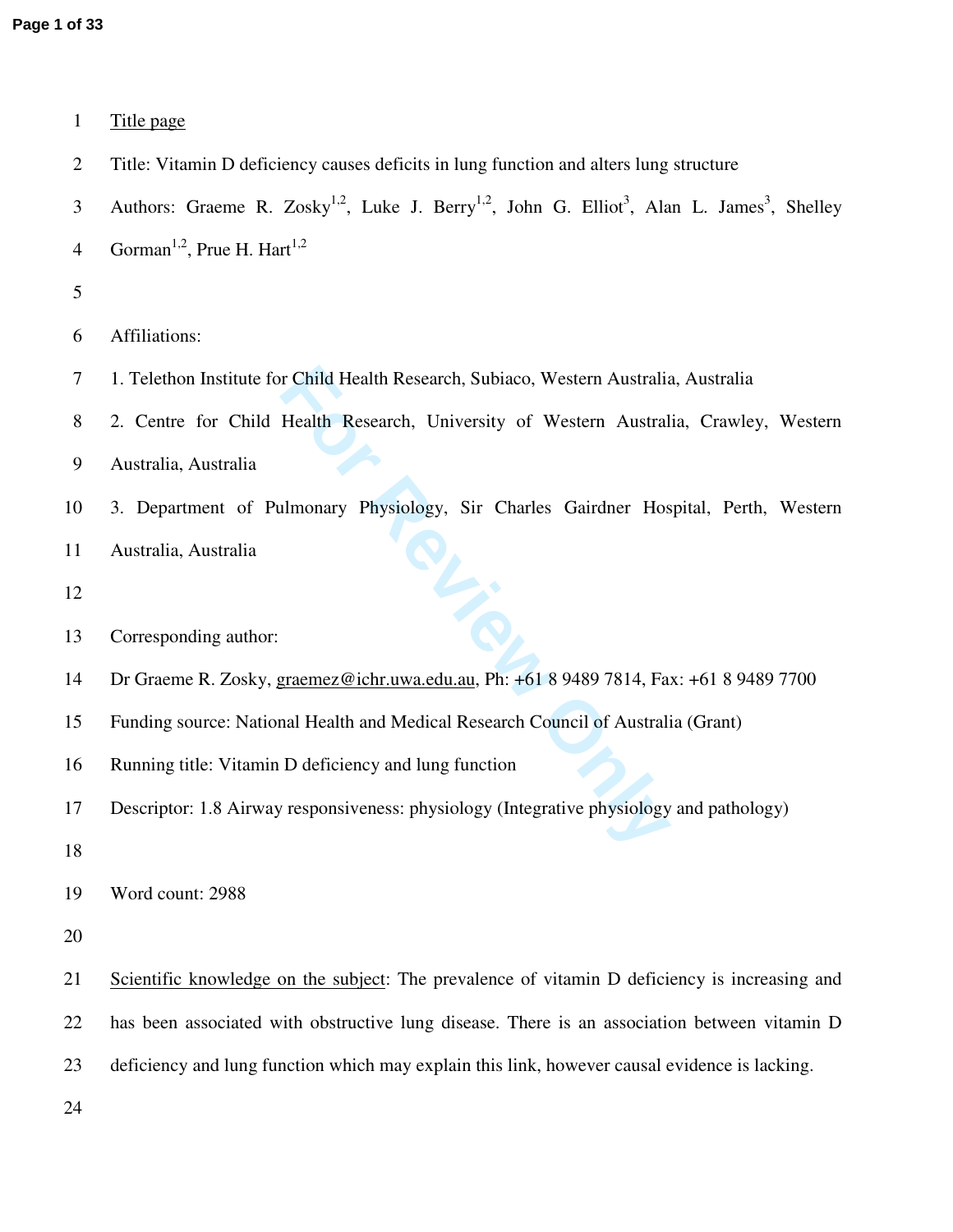25 What this study adds to the field: This is the first study to provide direct evidence for a causal 26 link between vitamin D deficiency, deficits in lung function and altered lung structure. These 27 functional and structural abnormalities provide a mechanism explaining the link between vitamin 28 D deficiency and obstructive lung disease.

29

30 Author contributions:

31 GZ – was involved in the conceptualisation of the study, conducted all of the lung function

32 experiments, analysed the results and wrote the first draft of the manuscript.

33 LB – conducted and analysed all of the stereological measurements in the study.

34 JE and AJ – were involved in the conceptualisation of the study, provided intellectual input into

35 the stereological measurements and had input into the manuscript.

36 SG and PH – were involved in the conceptualization of the study, were involved in analysis and

37 interpretation of the results and design of the mouse colonies and made substantial contributions

38 to the manuscript.

It the conceptualisation of the study, conducted all<br>the results and wrote the first draft of the manuscript<br>alysed all of the stereological measurements in the s<br>blved in the conceptualisation of the study, provided<br>ureme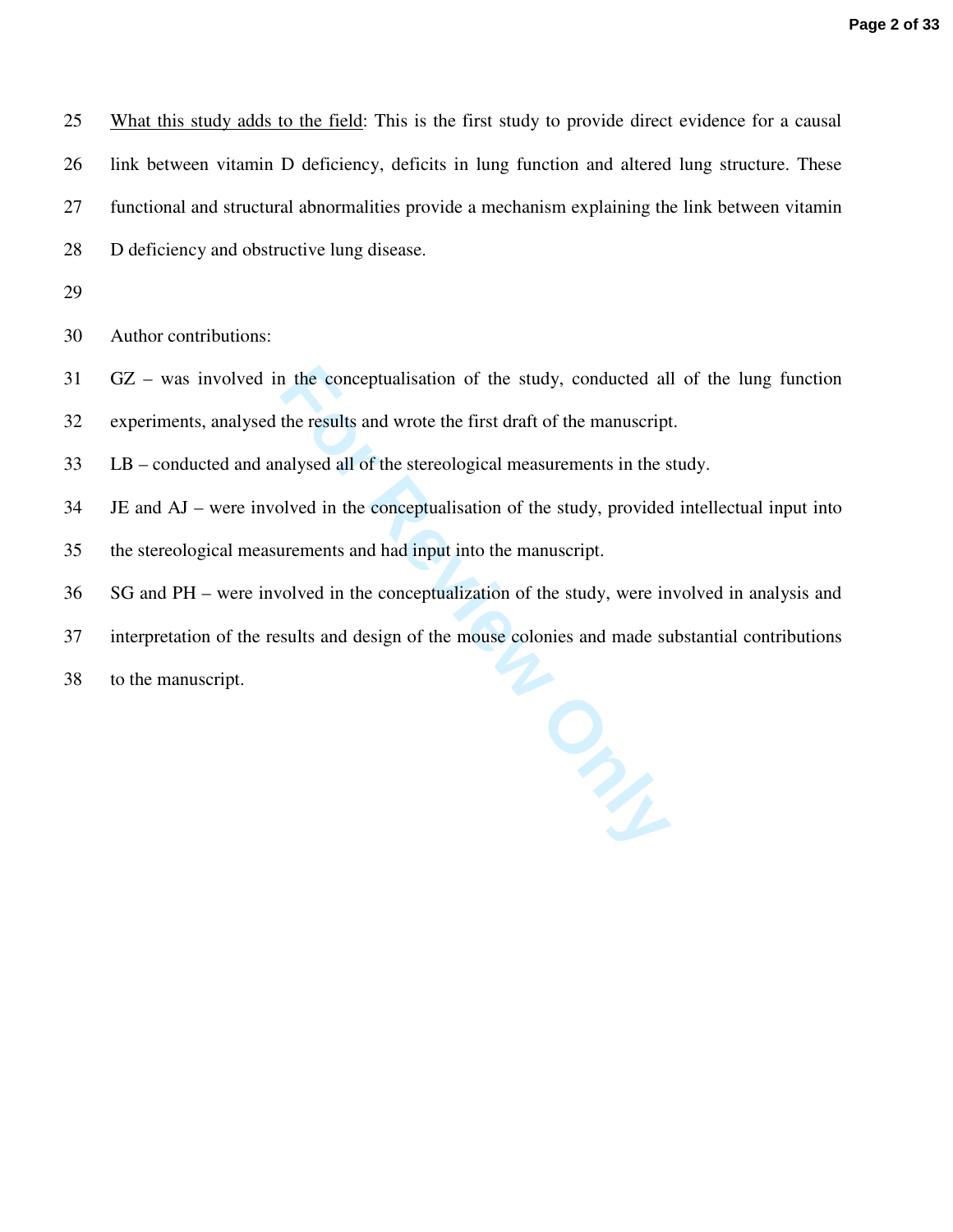| 39 | Abstract                                                                                          |
|----|---------------------------------------------------------------------------------------------------|
| 40 | Rationale: The prevalence of vitamin D deficiency is increasing and has been linked to            |
| 41 | obstructive lung diseases including asthma and COPD. Recent studies suggest that vitamin D        |
| 42 | deficiency is associated with reduced lung function. The relationship between vitamin D           |
| 43 | deficiency and lung function is confounded by the association between physical activity levels    |
| 44 | and vitamin D status. Thus, causal data confirming a relationship between vitamin D and lung      |
| 45 | function are lacking.                                                                             |
| 46 | Objective: To determine if vitamin D deficiency alters lung structure and function.               |
| 47 | Methods: A physiologically relevant BALB/c mouse model of vitamin D deficiency was                |
| 48 | developed by dietary manipulation. Offspring from deficient and replete colonies of mice were     |
| 49 | studied for somatic growth, lung function and lung structure at 2 weeks of age.                   |
| 50 | Measurements: Lung volume and function were measured by plethysmography and the forced            |
| 51 | oscillation technique respectively. Lung structure was assessed histologically.                   |
| 52 | Main results: Vitamin D deficiency did not alter somatic growth but decreased lung volume.        |
| 53 | There were corresponding deficits in lung function which could not be entirely explained by lung  |
| 54 | volume. The volume dependence of lung mechanics was altered by deficiency suggesting altered      |
| 55 | tissue structure, however the primary histological difference between groups was lung size rather |
| 56 | than an alteration in architecture.                                                               |
| 57 | Conclusions: Vitamin D deficiency causes deficits in lung function which are primarily explained  |
| 58 | by differences in lung volume. This study is the first to provide direct mechanistic evidence for |
| 59 | linking vitamin D deficiency and lung development which may explain the association between       |

61

62 Words: 250

60 obstructive lung disease and vitamin D status.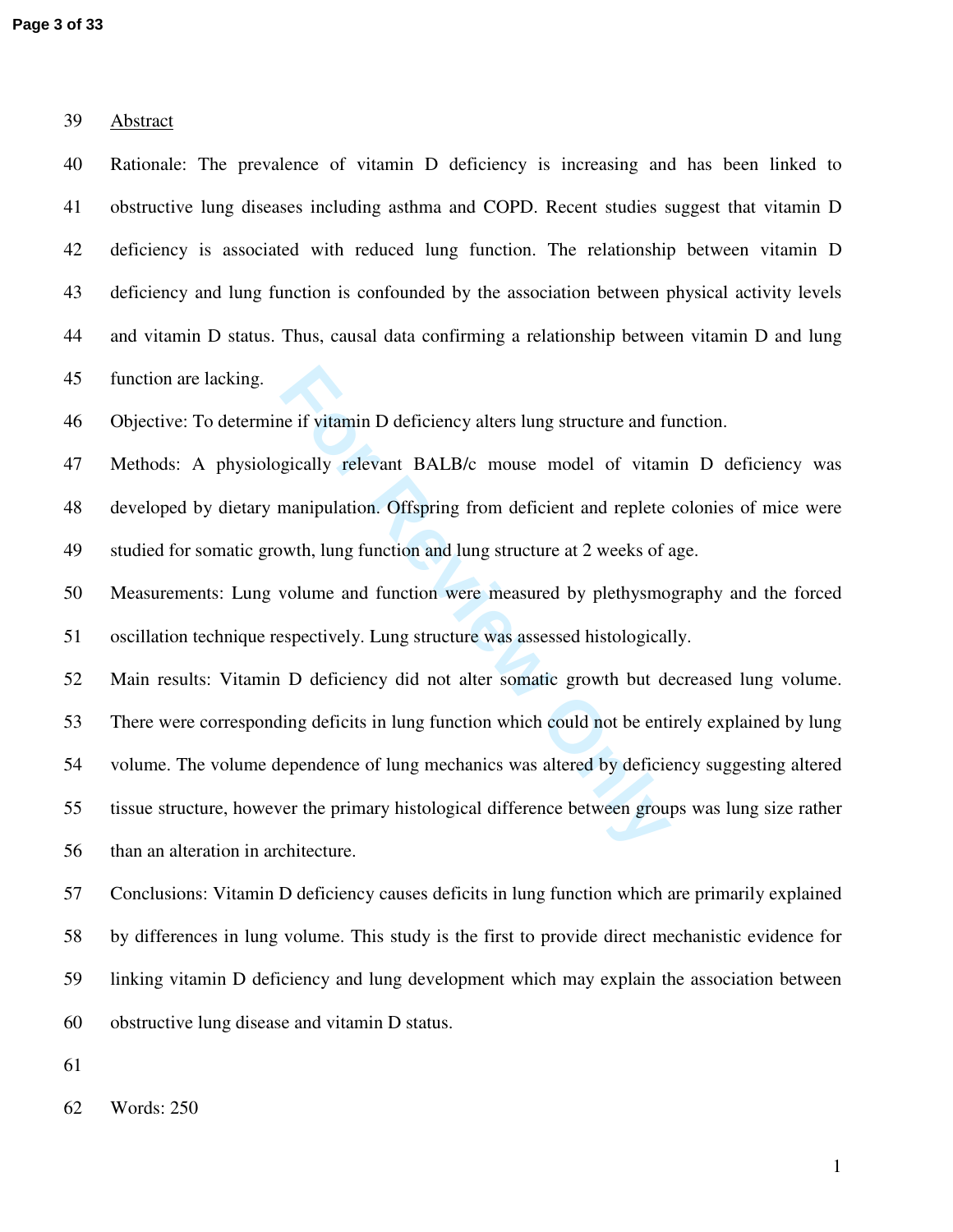63 Keywords: Vitamin D, lung function, lung structure, mouse model

## 64 Introduction

65

66 There has been a dramatic increase in the prevalence of vitamin D deficiency around the world 67 (1, 2). Vitamin D deficiency is associated with a number of diseases; in particular the bone 68 disorder rickets as a result of the role of vitamin D in calcium homeostasis (3). However, the 69 active form of vitamin D  $(1\alpha25(OH)_2D)$  is also critical in immune regulation (4) and deficiency 70 of this vitamin has been linked to both autoimmune disease (5) and cardiovascular disease (6). 71 Additionally, the vitamin D axis has been implicated in the pathogenesis of chronic respiratory 72 diseases including asthma  $(7, 8)$  and COPD  $(9-11)$ .

73

 $D(1\alpha 25(OH)_2D)$  is also critical in immune regular<br>en linked to both autoimmune disease (5) and card<br>nin  $D$  axis has been implicated in the pathogenesis<br>ma (7, 8) and COPD (9-11).<br>es have shown an association between 1) 74 Epidemiological studies have shown an association between 1) low maternal vitamin D intake 75 and wheeze in children (12-14), 2) decreased serum levels of vitamin D and increased asthma 76 severity (15) and steroid use (16) in asthmatic children and, 3) reduced glucocorticoid responses 77 in adult asthmatics with low serum vitamin D (17). A similar association exists between COPD 78 severity and low levels of serum vitamin D (10). However, it has been demonstrated that low 79 serum vitamin D levels are associated with physical inactivity (18-20). Thus, given the known 80 association between increased asthma (21) and COPD (22) severity and low physical activity 81 levels, a causal link between vitamin D and these respiratory diseases has been difficult to 82 establish.

83

84 Given the immunomodulatory properties of vitamin D (23) previous studies have primarily 85 focused on immune mechanisms of lung disease. However, vitamin D may also play a role in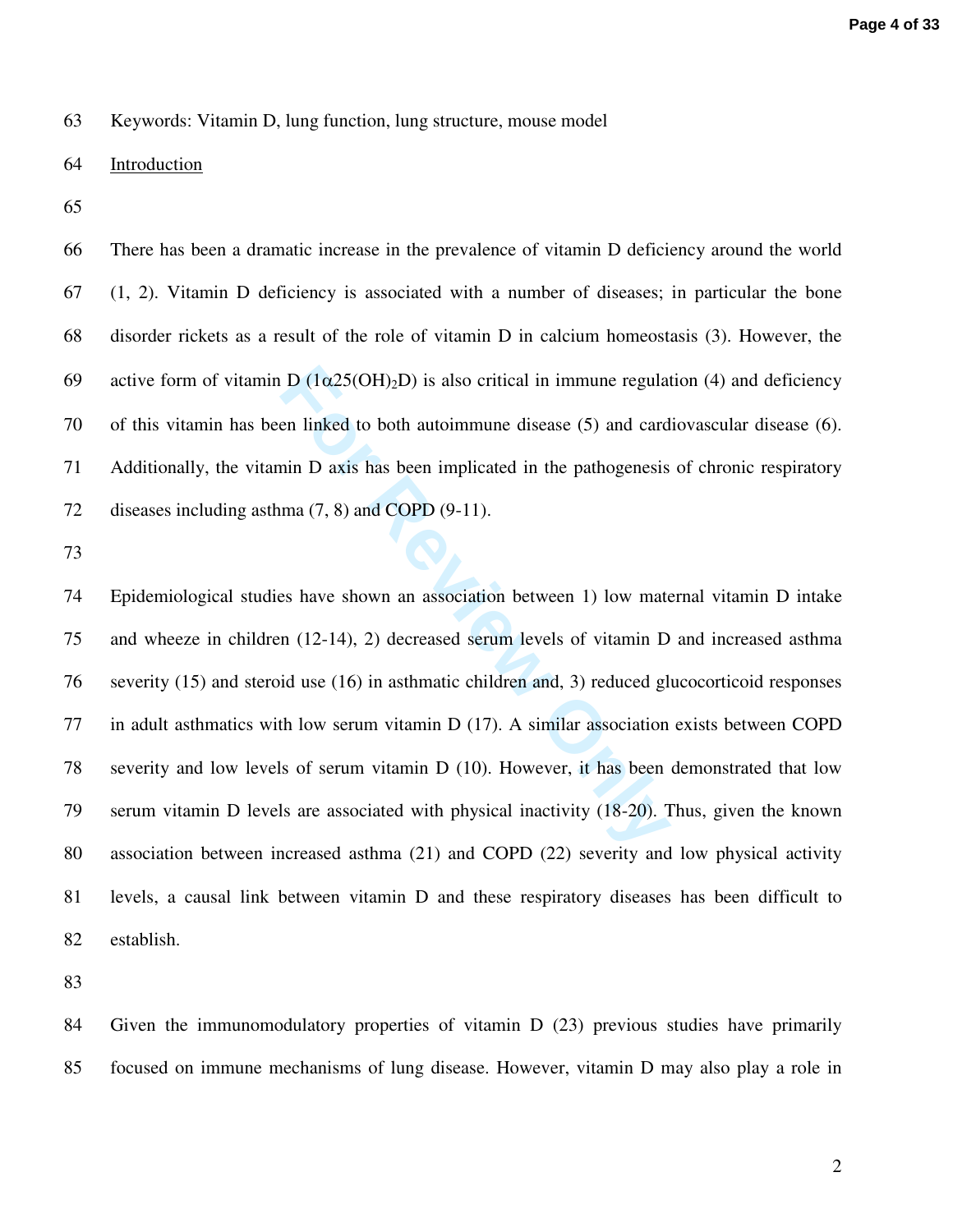For However, there has been no study to directly detential in altered lung function *in vivo*. Additionally, the fetal growth is controversial and appears to be concree is a well known relationship between body size  $\Theta$  86 lung development which could explain the association between vitamin D deficiency and lung 87 disease in the absence of alterations in immune regulation. For example, data from the third U.S. 88 NHANES survey showed a strong relationship between serum vitamin D and baseline lung 89 function ( $FEV<sub>1</sub>$  and  $FVC$ ) (24). This association between vitamin D levels and lung function is 90 also seen in COPD (10). Similarly, vitamin D increases surfactant synthesis (25), inhibits airway 91 smooth muscle proliferation (26) and has a critical role in epithelial-mesenchymal interactions 92 during lung growth (25). However, there has been no study to directly determine whether vitamin 93 D deficiency alone results in altered lung function *in vivo*. Additionally, the effect of vitamin D 94 deficiency *in utero* on fetal growth is controversial and appears to be dependent on maternal 95 calcium status (27). There is a well known relationship between body size and lung function, so 96 any effect of vitamin D on somatic growth will ultimately influence lung function in the absence 97 of a direct effect on the lung. The nature of the cross-sectional population based studies that have 98 shown an apparent relationship between vitamin D deficiency and lung function means that a 99 causal relationship between vitamin D deficiency alone, without additional confounders, and 100 altered lung growth resulting in altered lung function is yet to be established.

101

102 To date there is only limited mechanistic evidence for a direct role for vitamin D in the 103 progression of obstructive respiratory disease which can be partially explained by the limited 104 utility of experimental mouse models of altered vitamin D regulation. This is due to the extreme 105 phenotype of both the 1 $\alpha$ -hydroxylase (28) and vitamin D receptor (29) knockout mouse models 106 which both develop severe hypocalcaemia (and the associated bone malformations), and 107 hyperparathyroidism. In order to overcome this problem we have developed a physiologically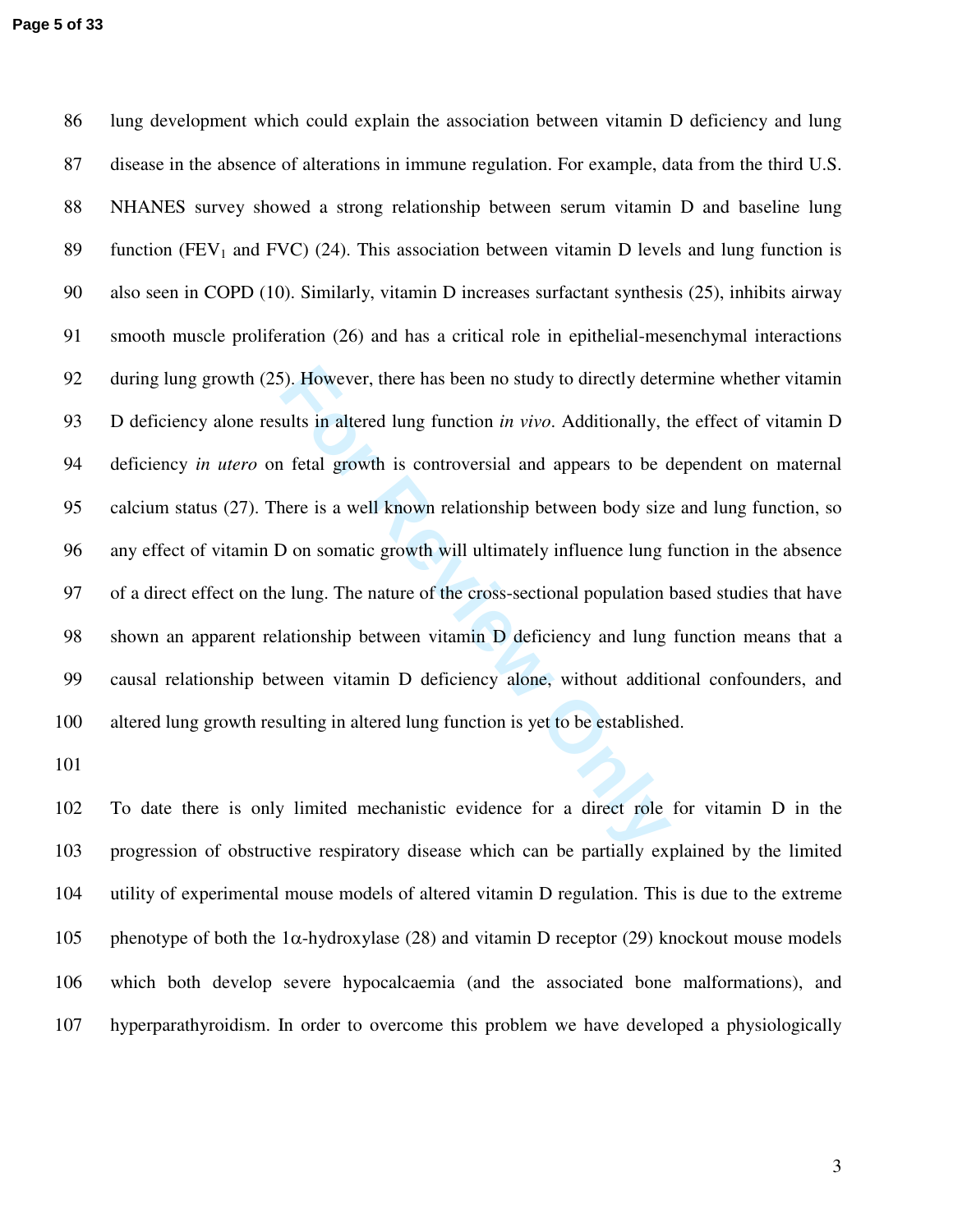108 relevant mouse model of vitamin D deficiency with serum levels of vitamin D matching those 109 seen in deficient human populations.

110

**Felicient City** 111 The aim of this study was to determine if vitamin D deficiency results in altered lung function 112 and/or structure as a potential explanation for the association between vitamin D and chronic 113 respiratory disease. Specifically we aimed to determine if vitamin D deficiency 1) has an 114 influence on somatic growth, 2) results in delayed lung growth as indicated by a decrease in lung 115 volume after controlling for changes in somatic growth, 3) alters the mechanical properties of the 116 lung tissue as indicated by the volume dependence of lung mechanics, and 4) results in alterations

117 in lung morphology.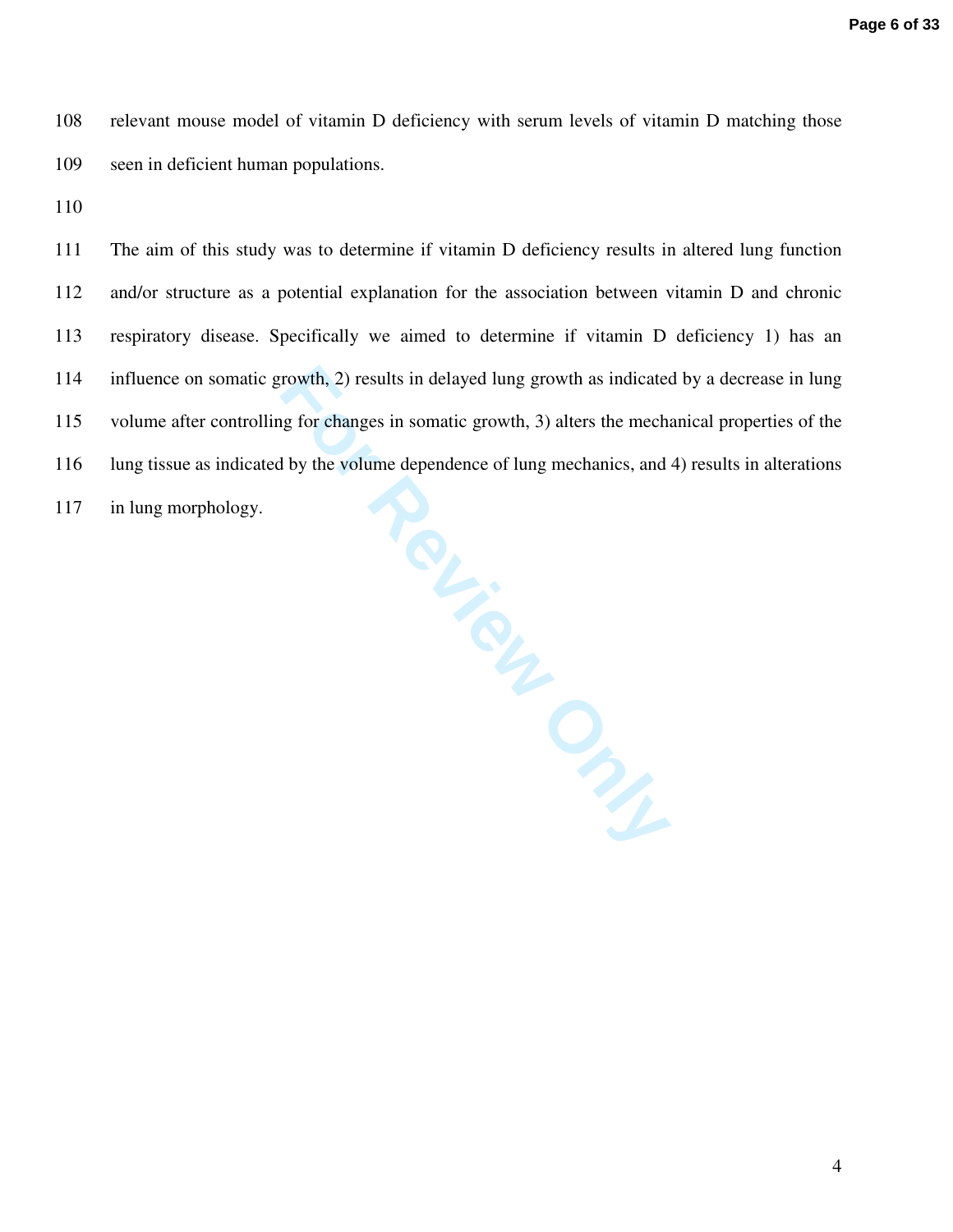118 Methods

119

120 *Model*

onfirmed as being deficient (by assay of serum vita<br>ge. Deficient diets were supplemented with calcium<br>a and caloric content of the diets was adjusted to en<br>deficient, 15.3 MJ.kg<sup>-1</sup>; replete, 15.8 MJ.kg<sup>-1</sup>). Mice<br>nt UV-B 121 3 week old female BALB/c mice (ARC, Murdoch, Western Australia) were provided with 122 vitamin D deficient or replete  $(2195 \text{ IU.kg}^{-1})$  diets (Specialty Feeds, Glen Forrest, Western 123 Australia) for at least 5 weeks prior to mating. In all cases, female mice on the vitamin D 124 deficient diets were confirmed as being deficient (by assay of serum vitamin D levels) prior to 125 mating at 8 weeks of age. Deficient diets were supplemented with calcium  $25g \text{.kg}^{-1}$  (vs 15 g.kg<sup>-1</sup>) 126 to avoid hypocalcaemia and caloric content of the diets was adjusted to ensure that all mice had 127 similar calorie intake (deficient,  $15.3 \text{ MJ.kg}^{-1}$ ; replete,  $15.8 \text{ MJ.kg}^{-1}$ ). Mice were housed in rooms 128 with a 12:12 hr ambient UV-B free light:dark cycle. Food and water were provided *ad libitum*. 129 Female mice were mated with vitamin D replete males and offspring of both sexes were studied 130 at 2 weeks of age for somatic growth, lung volume, lung function and lung structure. All studies 131 were carried out according to animal health and welfare guidelines and were approved by the 132 Institutional Animal Ethics Committee.

133

# 134 *Mechanical ventilation*

135 Mice were anaesthetized by i.p injection with ketamine  $(20 \text{ mg.mL}^{-1})$ ; Troy Laboratories, NSW, 136 Australia) and xylazine (1 mg.mL<sup>-1</sup>; Troy Laboratories) at a dose of 0.01 mL.g<sup>-1</sup>. Two-thirds of 137 the dose was given prior to tracheostomy and cannulation. The remaining anaesthetic was given 138 and mice were placed in a plethysmograph and mechanically ventilated (HSE-Harvard MiniVent, 139 Harvard Apparatus, USA) at 400 breaths.min<sup>-1</sup> with a tidal volume of 10 mL.kg<sup>-1</sup> and 2 cmH<sub>2</sub>O 140 PEEP.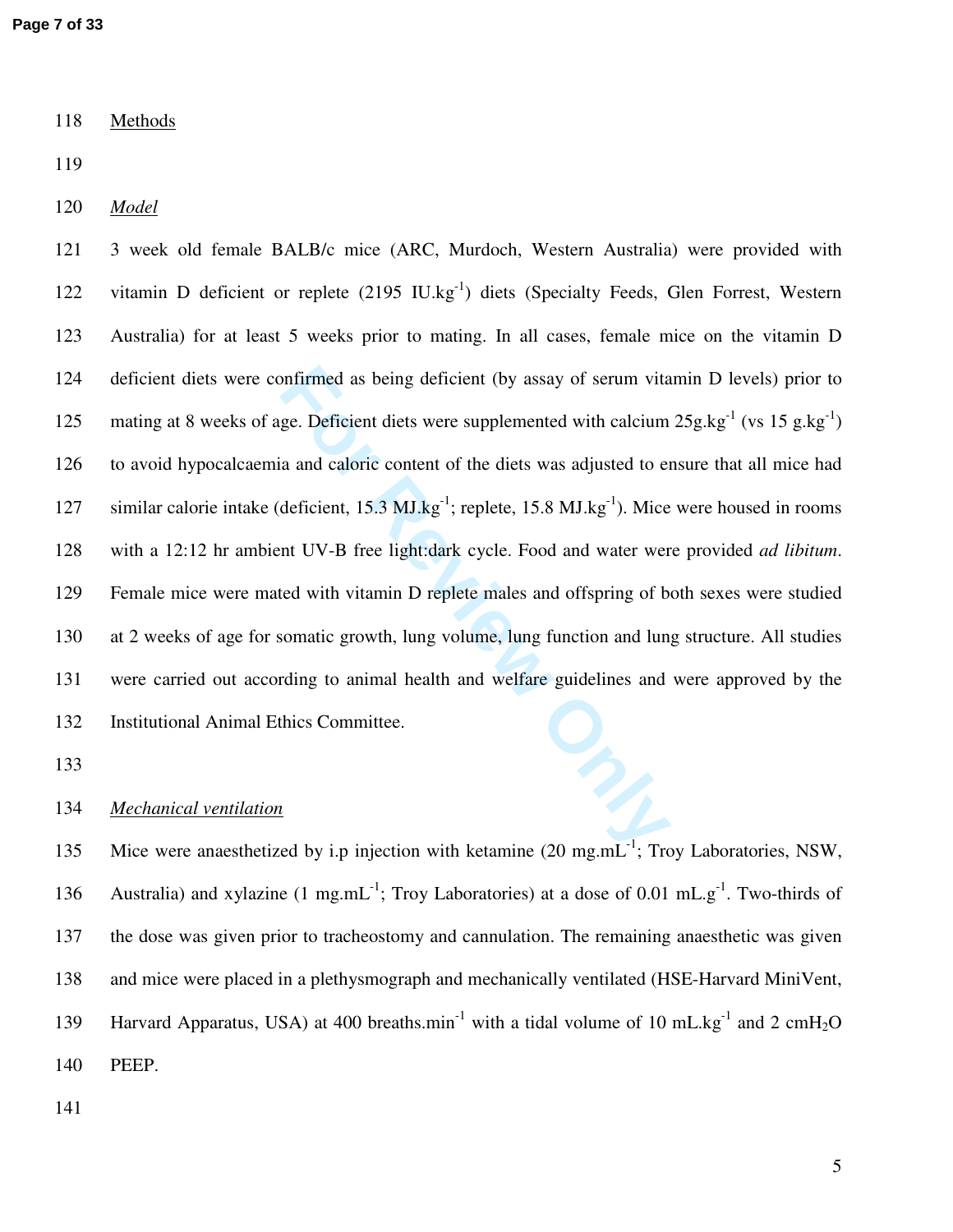## 142 *Lung volume*

143 Thoracic gas volume (TGV) was measured as described previously (30). The trachea was 144 occluded at elastic-equilibrium lung volume (EELV) and inspiratory efforts were induced by 145 intramuscular electrical stimulation. TGV was calculated by applying Boyle's law to the tracheal 146 and box pressure signals (30).

147

## 148 *Lung mechanics*

assessed using a modified low-frequency forced osc<br>erated an oscillatory signal containing 9 frequencies<br>elivered to the tracheal cannula via a wavetube of<br>hase tissue impedance was fit to the respiratory im<br>f the Newtoni 149 Lung mechanics were assessed using a modified low-frequency forced oscillation technique (31). 150 Briefly, a speaker generated an oscillatory signal containing 9 frequencies ranging from 4 to 38 151 Hz. The signal was delivered to the tracheal cannula via a wavetube of known impedance. A 152 model with constant phase tissue impedance was fit to the respiratory impedance spectrum  $(Z_{rs})$ 153 allowing calculation of the Newtonian resistance  $(R_{aw})$ ; which approximates airway resistance in 154 mice), airway inertance  $(I_{aw}$ ; which is negligible after correcting for the tracheal cannula), tissue 155 damping (G) and tissue elastance (H). Hysteresivity ( η) was calculated by G/H (32). This system 156 allowed assessment of the volume dependence of lung mechanics (31).

157

### 158 *Lung structure*

159 Lung structure was assessed according to ATS/ERS guidelines (33). Following euthanasia the 160 tracheal cannula was instilled with 2.5% glutaraldehyde at 10 cmH<sub>2</sub>O. This fixation pressure was 161 chosen to fall within the range of volumes that lung function was measured at EELV (34). Lungs 162 were randomly oriented (35) and embedded in paraffin. Starting at a random point sections (5 163 µm) were taken at regular (500 µm) intervals throughout the lung and stained with H&E. Lung 164 volume (V<sub>L</sub>) was calculated using the Cavalieri method (36) and point counts were used to obtain 165 total tissue volume  $(V_t)$ , volume of the alveolar septa  $(V_s)$  and air in the major airways  $(V_a)$ ,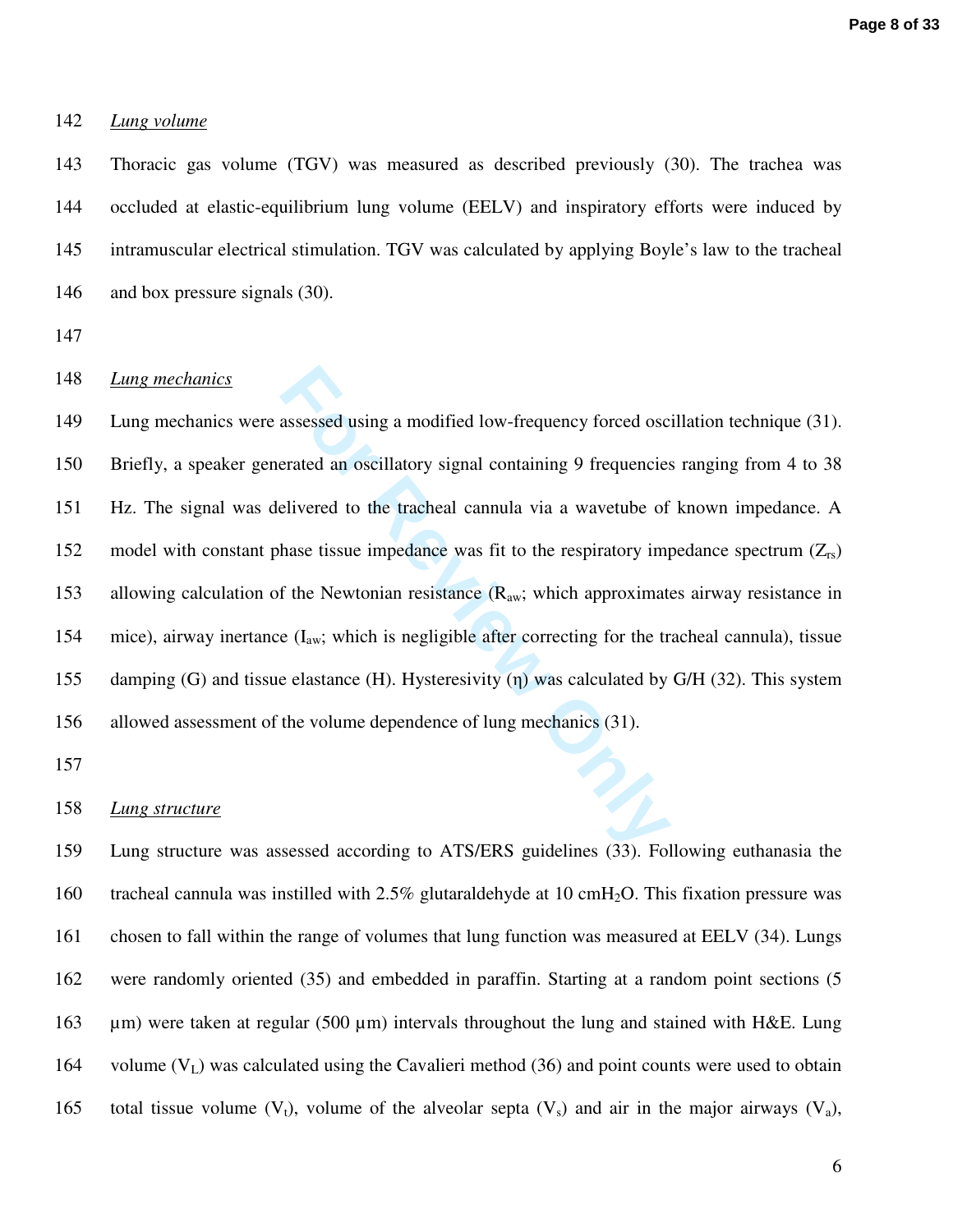166 alveolar ducts ( $V_{ad}$ ) and alveoli ( $V_{alv}$ ). Alveolar surface area ( $S_a$ ) was calculated using a linear 167 grid and  $S_a$  and  $V_s$  were used to estimate the mean (arithmetic) septal thickness  $(T_s)$  (33). The 168 depth to diameter ratio of the alveoli was also calculated by direct measurement (37) as an index 169 of alveolar septation. Alveolar number  $(N_a)$  was calculated using a physical dissector (38).

170

171 *Statistics*

- 172 Between group comparisons were made using t-tests. Additional analyses involving correction
- 173 for continuous variables (e.g. body size and lung volume) were conducted using ANCOVA. Data
- 174 were analysed in Stata (v11, StataCorp) and reported as mean(SD).

**FOR REVIEW ONLY**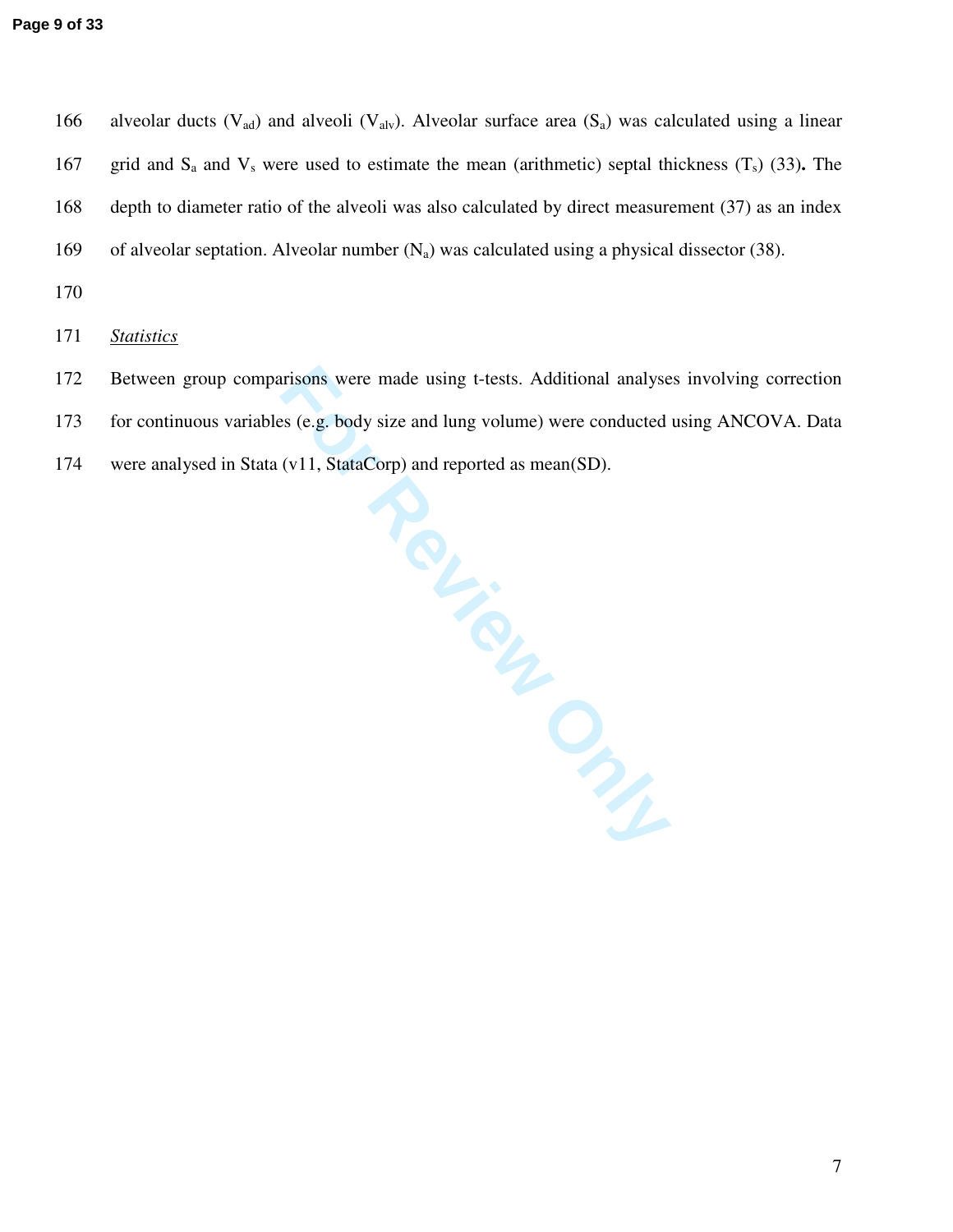175 Results

176

## 177 *Model characteristics*

2.3) nmol.L<sup>1</sup>] were significantly lower than thos<br>
and below that of the consensus cutoff value for defice<br>
as no difference in serum calcium  $(Ca^{2+})$  levels be<br>
ng.dL<sup>-1</sup> vs replete 9.05(2.45) mg.dL<sup>-1</sup>;  $p = 0.94$ ] a<br>
c 178 Vitamin D deficiency had no effect on litter size [deficient 4.9(2.8) vs replete 3.9(2.1);  $p = 0.39$ ]. 179  $N = 34$  replete (female,  $n = 13$ ; male,  $n = 21$ ) and  $n = 46$  deficient (female,  $n = 25$ ; male,  $n = 22$ ) 180 offspring were studied for somatic growth and lung function. Serum vitamin D levels in the 181 deficient mice  $[12.8(2.3) \text{ nmol}$ .  $L^{-1}$  were significantly lower than those in the replete mice  $[81.5(27.9) \text{ nmol.} \text{L}^{-1}]$  and below that of the consensus cutoff value for deficiency in humans of 50 183 nmol. $L^{-1}$  (3). There was no difference in serum calcium ( $Ca^{2+}$ ) levels between the two groups 184 [deficient 8.90(3.87) mg.dL<sup>-1</sup> vs replete 9.05(2.45) mg.dL<sup>-1</sup>; p = 0.94] and no evidence for a 185 difference in the percentage bone mineral content per body weight between the groups as 186 measured by dual energy x-ray absorptiometry (DEXA; GE Lunar Prodigy, GE Lunar 187 Corporation, U.S.A) [deficient  $9.1(0.7)$ % vs replete  $9.1(1.2)$ %, p = 0.97].

188

## 189 *Somatic growth*

190 There was no evidence for a difference in body weight between mice born to vitamin D deficient 191 or replete mothers (female,  $p = 0.34$ ; male,  $p = 0.40$ ) (Figure 1). There was some evidence to 192 suggest that male vitamin D mice were significantly shorter (p = 0.04) than their replete 193 counterparts, however this was not the case in females ( $p = 0.42$ ) (Figure 1) and the magnitude of 194 the difference in the males was small (approx. 2 mm or 3.5%).

195

196 *Thoracic gas volume*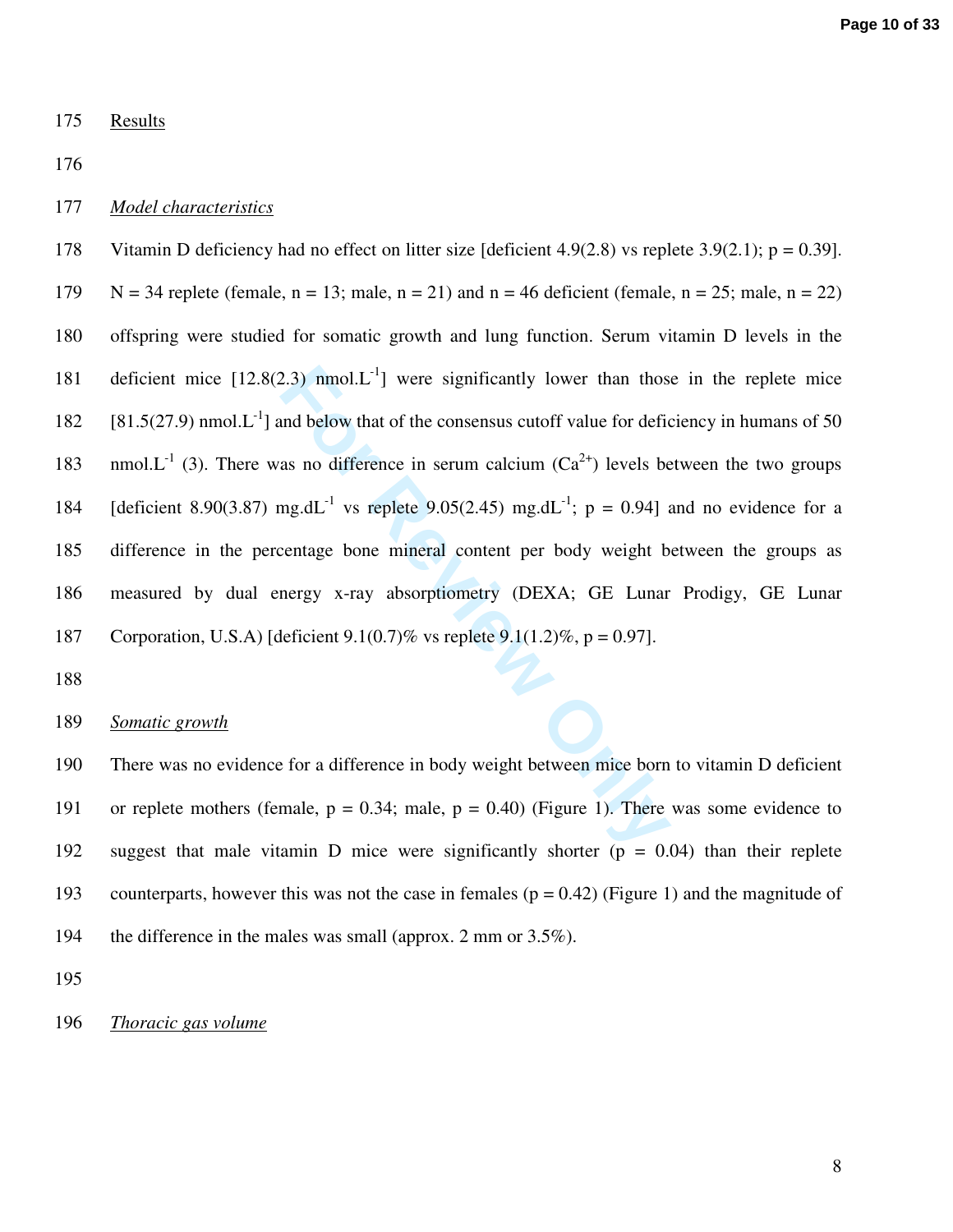197 Both male ( $p < 0.001$ ) and female ( $p = 0.001$ ) vitamin D deficient mice had significantly smaller 198 TGV than replete controls (Figure 2). These differences were still apparent after correcting for 199 body length (male, p < 0.001; female, p = 0.001) (Figure 2).

200

## 201 *Baseline lung mechanics*

East aw,  $p < 0.001$ ; G,  $p < 0.001$ ; H,  $p < 0.001$ ) and femal<br>
For Form Surfamin D deficient mice compared to their resp<br>
For Surfamin D deficient mice compared to their resp<br>
For Surfamin As and shown for G. Whereas there 202 Airway resistance and tissue mechanics (tissue damping and tissue elastance) were significantly 203 higher in both male ( $R_{aw}$ ,  $p < 0.001$ ; G,  $p < 0.001$ ; H,  $p < 0.001$ ) and female ( $R_{aw}$ ,  $p < 0.001$ ; G,  $p$  $204 = 0.004$ ; H,  $p = 0.03$ ) vitamin D deficient mice compared to their respective replete controls 205 (Figure 3 and Figure 4; *data not shown for G*). Whereas there was no difference in hysteresivity 206 (a fundamental property of the lung tissue describing the ratio of energy dissipation to energy 207 storage) between deficient and replete mice for either sex (male, p = 0.53; female, p = 0.29; *data*  208 *not shown*). For males these differences were still evident in airway resistance ( $p = 0.001$ ) and 209 tissue elastance ( $p = 0.04$ ), but not tissue damping ( $p = 0.10$ ), after correcting for lung volume. In 210 contrast only airway resistance was significantly higher in females after correcting for lung 211 volume ( $p = 0.001$ ) while this was not the case for tissue damping ( $p = 0.15$ ) or tissue elastance 212 (p = 0.40) suggesting that differences in tissue mechanics at baseline in female vitamin D 213 deficient mice could be explained by differences in lung volume (Figure 3 and Figure 4; *data not*  214 *shown for G*).

215

## 216 *Volume dependent lung mechanics*

217 Due to the differences in lung volume at baseline, the PV curve in male and female vitamin D 218 deficient mice was shifted downward. There was a corresponding difference in the lung volume 219 reached at 20 cmH<sub>2</sub>O transrespiratory pressure  $(P_{rs})$  in male  $(p < 0.001)$  and female  $(p < 0.001)$ 220 mice. However, this difference appeared to be proportional to lung volume at baseline in both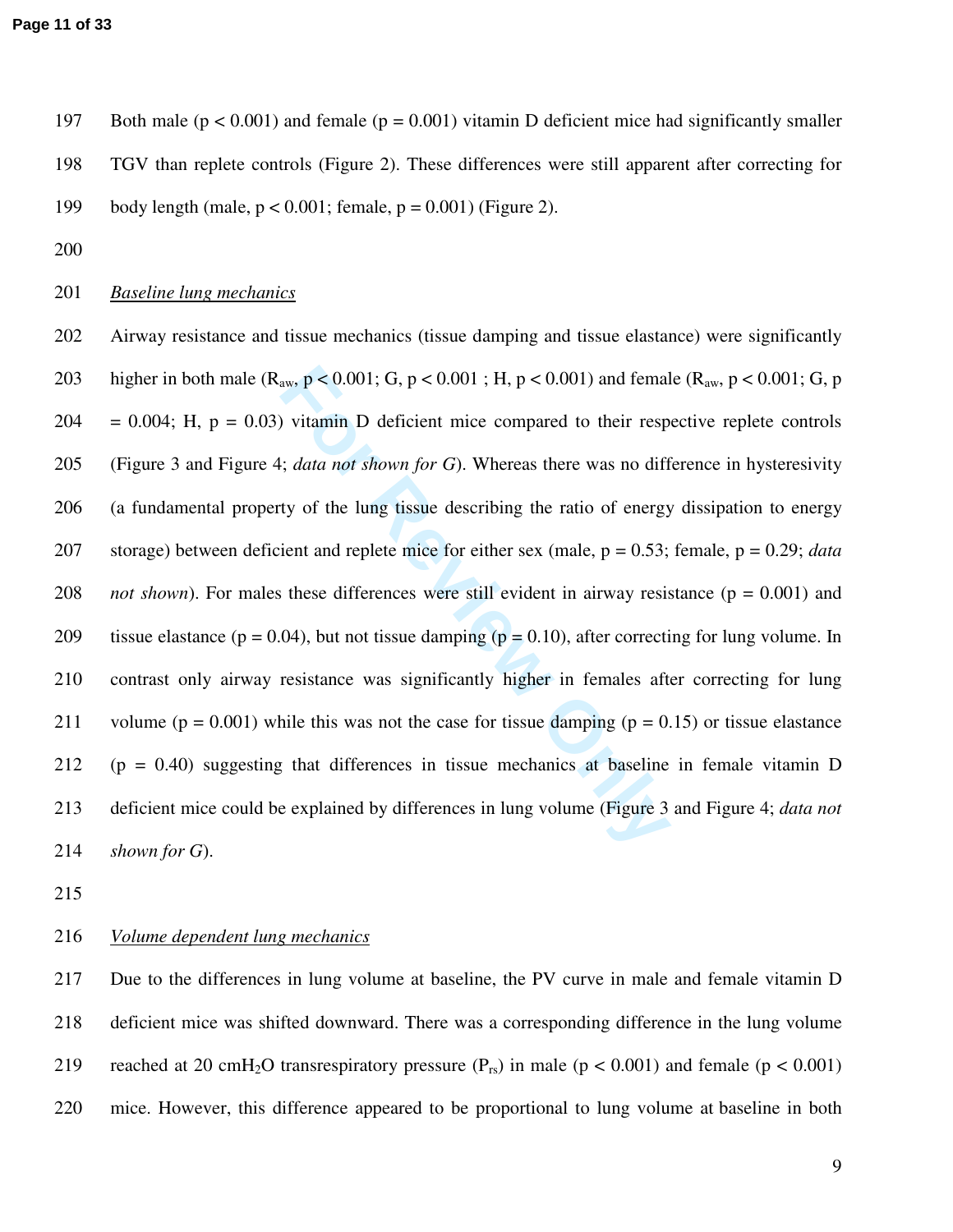221 sexes (male,  $p = 0.07$ ; female,  $p = 0.44$ ) (Figure 5). At 20 cmH<sub>2</sub>O airway resistance (male,  $p =$ 222 0.003; female,  $p = 0.01$ ), tissue damping (male,  $p = 0.002$ ; female,  $p = 0.002$ ) and tissue elastance 223 (male, p < 0.001; female, p < 0.001) were all higher in the vitamin D deficient mice compared to 224 replete mice (Figure 6; *data not shown for G*). For airway resistance this could be explained by 225 the difference in lung volume at 20  $\text{cm}H_2\text{O}$  as all values for airway resistance appeared to fall 226 upon a master curve describing the relationships with lung volume, whereas this was not the case 227 for tissue damping or tissue elastance where the relationship between these parameters and lung 228 volume in vitamin D deficient mice clearly deviated substantially from that observed in the 229 vitamin D replete mice.

230

#### 231 *Lung structure*

tissue elastance where the relationship between thes<br>deficient mice clearly deviated substantially from<br> $\therefore$ <br> $\therefore$ <br> $\therefore$ <br> $\therefore$ <br> $\therefore$ <br> $\therefore$ <br> $\therefore$ <br> $\therefore$ <br> $\therefore$ <br> $\therefore$   $\therefore$   $\therefore$   $\therefore$   $\therefore$   $\therefore$   $\therefore$   $\therefore$   $\therefore$   $\therefore$   $\there$ 232 Post-fixation and embedding lung volume was significantly smaller in vitamin D deficient mice 233 (female,  $n = 8$ , male,  $n = 6$ ) compared to replete mice (female,  $n = 8$ , male,  $n = 7$ ) ( $p = 0.05$ ) with 234 no effect of sex ( $p = 0.92$ ) (Figure 7). There was no difference in the volume of the major airways 235  $(V_a)$  between the groups (p = 0.64). However, the volume of air in the alveolar ducts  $(V_{ad})$  was 236 significantly lower in the vitamin D deficient mice ( $p = 0.02$ ) with no effect of sex ( $p = 0.25$ ) 237 (Figure 7). There was some evidence to suggest that the volume of tissue in the alveolar septa (p  $238 = 0.08$ ) was lower in vitamin D deficient mice compared to the replete mice however there was 239 no difference in either surface area (p = 0.27) or septal thickness (p = 0.55) between groups (*data*  240 *not shown*). The total tissue volume  $(V_t)$  was significantly lower ( $p = 0.01$ ) in the vitamin D 241 deficient mice (female, vit D+ 0.074[0.009] mL vs vit D- 0.062[0.010] mL; male, vit D+ 242 0.070[0.007] mL vs vit D- 0.059[0.016] mL) with no effect of sex ( $p = 0.44$ ). In contrast, there 243 was no difference in the depth to diameter ratio of the alveoli  $(p = 0.92)$  between the groups 244 (female, vit D+ 0.890[0.013] vs vit D- 0.871[0.029]; male, vit D+ 0.877[0.013] vs vit D-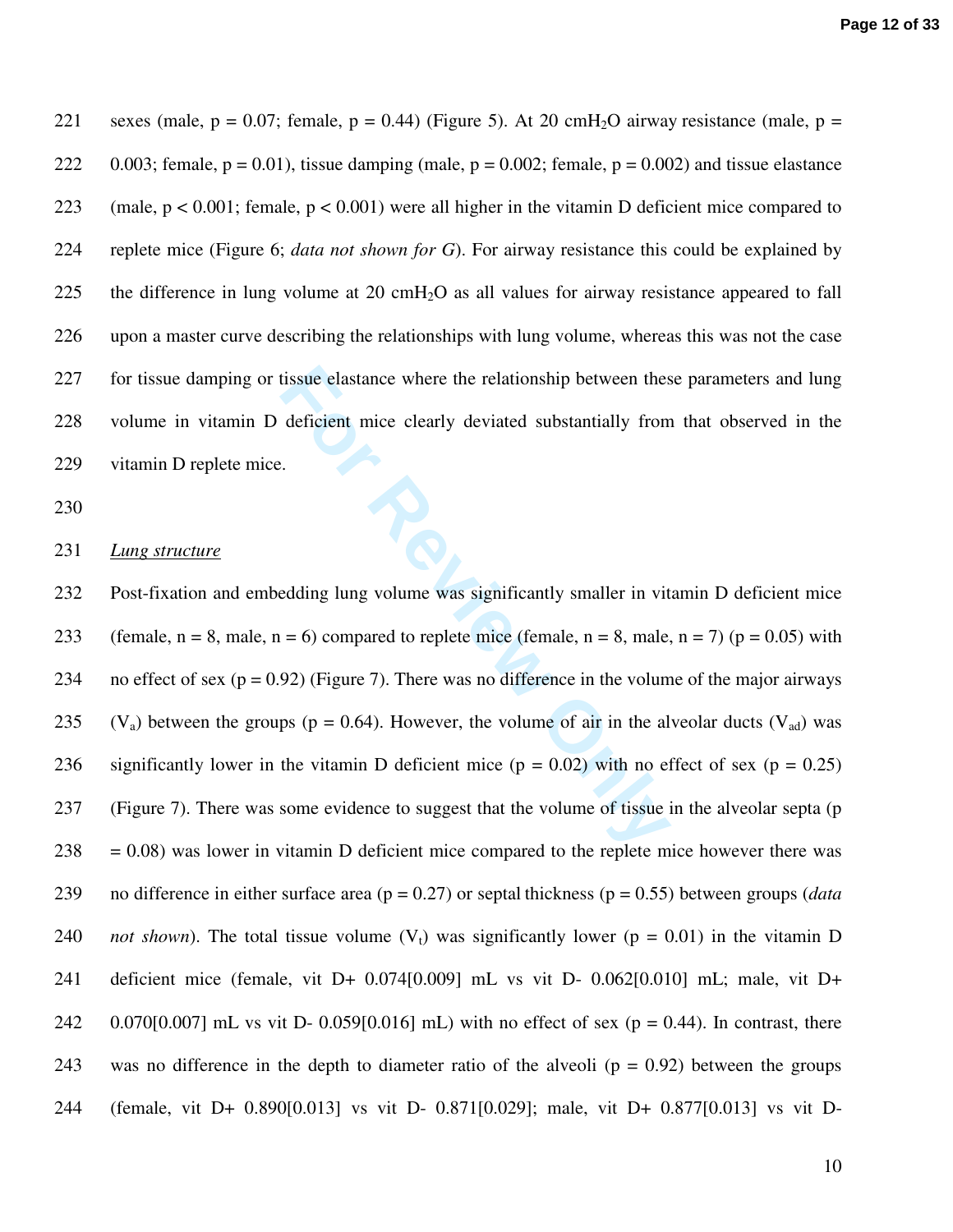- 245 0.892[0.025]). The number of alveoli in vitamin D deficient female mice was lower than that in
- 246 replete females ( $p = 0.06$ ) whereas this was not the case in male mice ( $p = 0.97$ ) (Figure 8).
- 247 Despite this, there was no difference in the arithmetic mean volume of the alveoli between groups
- 248 of either sex (female,  $p = 0.18$ ; male,  $p = 0.20$ ) (*data not shown*).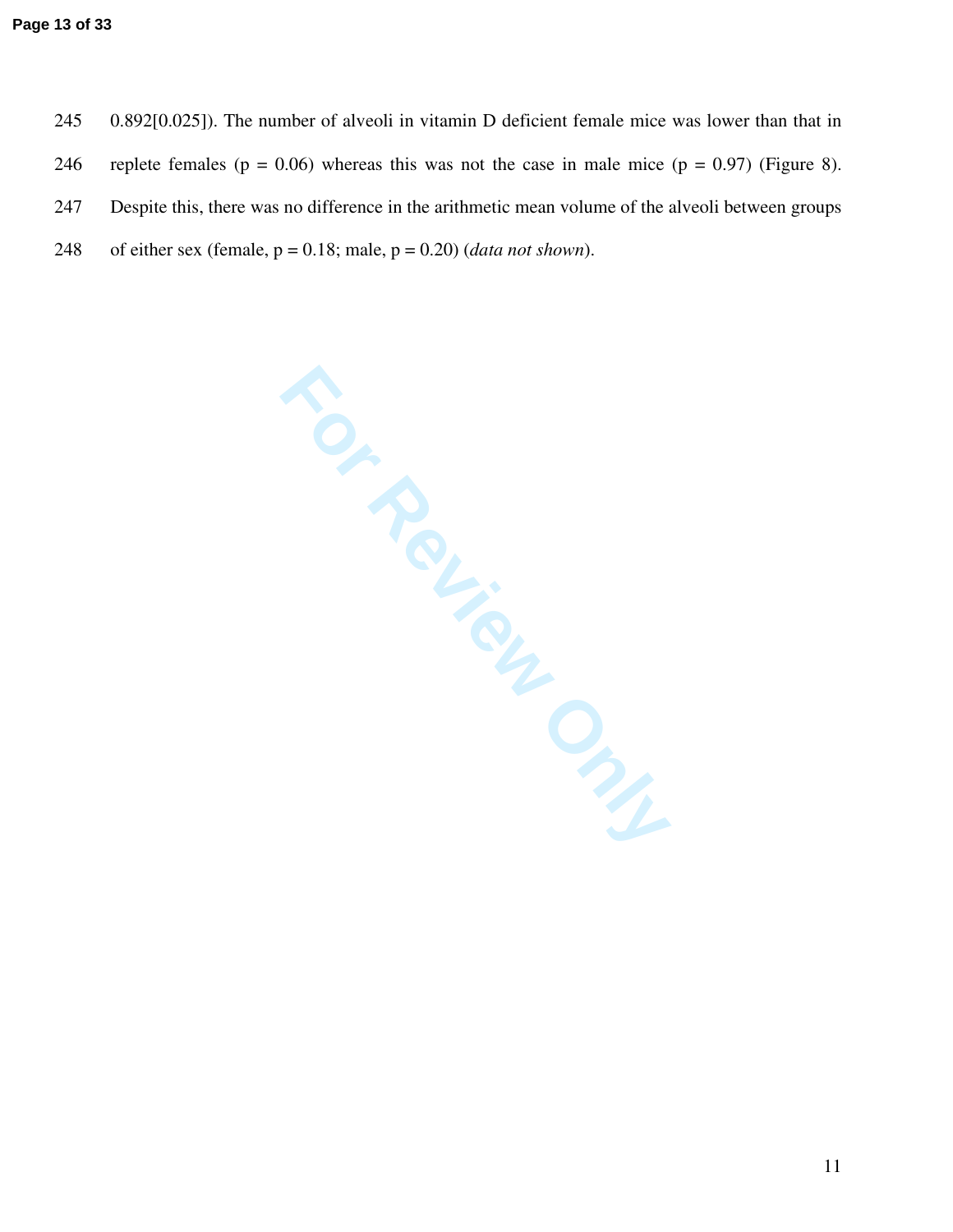#### 249 Discussion

250

251 This study clearly demonstrated that vitamin D deficiency causes decrements in lung function. 252 These differences could not be attributed to alterations in somatic growth and appeared to be over 253 and above the influence of differences in lung volume. These deficits in lung function were 254 reflected histologically and related primarily to differences in overall lung size.

255

rect mechanistic evidence has been provided sup<br>and lung growth *in vivo* whereby vitamin D det<br>ang volume. It is well known that there is a stron<br>alume (39). Importantly, while there was a small but<br>gth between male vitam 256 For the first time direct mechanistic evidence has been provided supporting a relationship 257 between vitamin D and lung growth *in vivo* whereby vitamin D deficiency resulted in a 258 significant deficit in lung volume. It is well known that there is a strong association between 259 body size and lung volume (39). Importantly, while there was a small but statistically significant 260 difference in body length between male vitamin D deficient and replete mice, vitamin D did not 261 appear to have a large impact on somatic growth. Correspondingly, differences we observed in 262 lung volume and mechanics could not be explained by differences in body length in these mice. 263 This observation suggests that vitamin D deficiency has a direct effect on lung growth in the 264 absence of a major effect on somatic growth.

265

266 The deficit in lung volume in the vitamin D deficient mice was substantial (approx. 18% in 267 females and 28% in males). It is important to recognize that this measure of lung volume was 268 made at elastic equilibrium lung volume (EELV) which represents the result of opposing forces 269 generated by the elastic recoil of the lung and the outward force generated by the chest wall at 270 zero transrespiratory pressure. Thus, differences in TGV could be influenced by changes in lung 271 structure and/or differences in the stiffness of the chest wall. This context is important given that 272 vitamin D deficiency alters skeletal muscle growth and function (40). However, it has been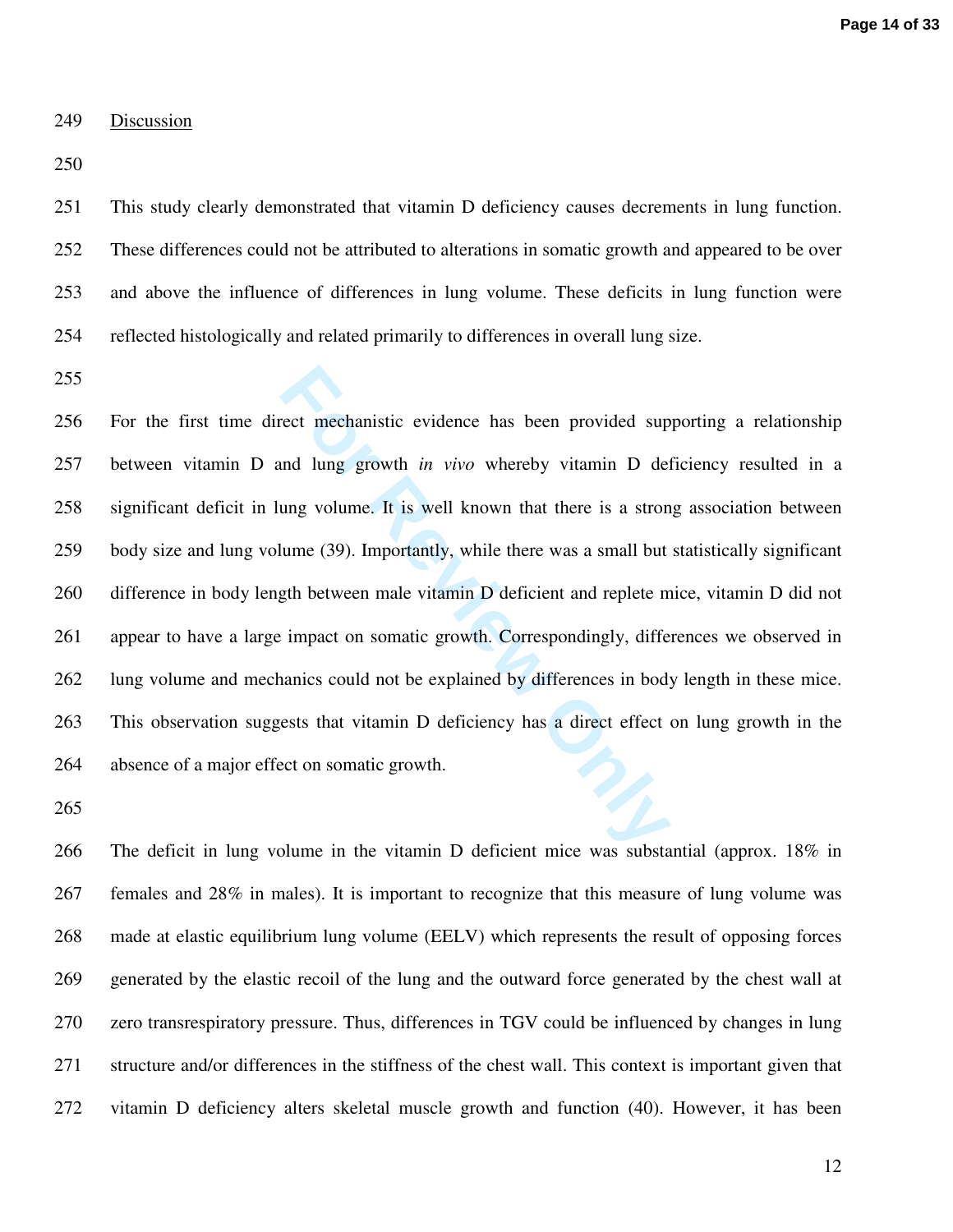273 shown previously that the chest wall impedance of the mouse is minimal (41) suggesting that the 274 skeletal muscle component of the chest wall is unlikely to have made a significant contribution to 275 the measured TGV in this instance. Additionally, while it is possible that the structural integrity 276 of the ribs may have been altered by vitamin D deficiency which may influence TGV, whole 277 body DEXA scans suggested that bone mineral content was not altered by exposure to the 278 vitamin D deficient diets. This argues against the possibility of altered rib structure contributing 279 to decreases in lung volume and highlights the importance of our calcium supplementation 280 regime which allowed us to identify the effect of vitamin D deficiency alone. Importantly, this 281 deficit in TGV was maintained over the range of the PV curve thus demonstrating a clear effect 282 of vitamin D deficiency, in the absence of hypocalcaemia, on total lung volume.

283

volume and highlights the importance of our cal<br>us to identify the effect of vitamin D deficiency a<br>aintained over the range of the PV curve thus demo<br>y, in the absence of hypocalcaemia, on total lung vol<br>e, in their own r 284 Differences in lung size, in their own right, may be sufficient to explain altered lung function and 285 respiratory disease prevalence. In humans there is a strong association between low birth weight 286 (as a marker of lung size), lung function later in life (42) and risk of hospitalization due to 287 respiratory illness (43). This link can be explained intuitively by the smaller airways associated 288 with small lungs resulting in higher resistance to airflow and a decreased capacity to clear 289 pathogens. Not surprisingly, given the large differences in lung volume between the groups of 290 mice, there were substantial differences in lung mechanics. However, these differences in lung 291 volume were not sufficient to explain the differences in lung mechanics we measured. In 292 particular, for a given lung volume,  $R_{aw}$  was substantially higher in the deficient mice. G and H 293 could be partially explained by differences in lung volume at EELV, however this was not the 294 case when the lung was inflated. Specifically, in the anaesthetised state we allowed TGV to be 295 self established at EELV which, for the reasons discussed earlier, may be significantly influenced 296 by chest wall structure. However, by inflating the lungs and tracking lung mechanics we were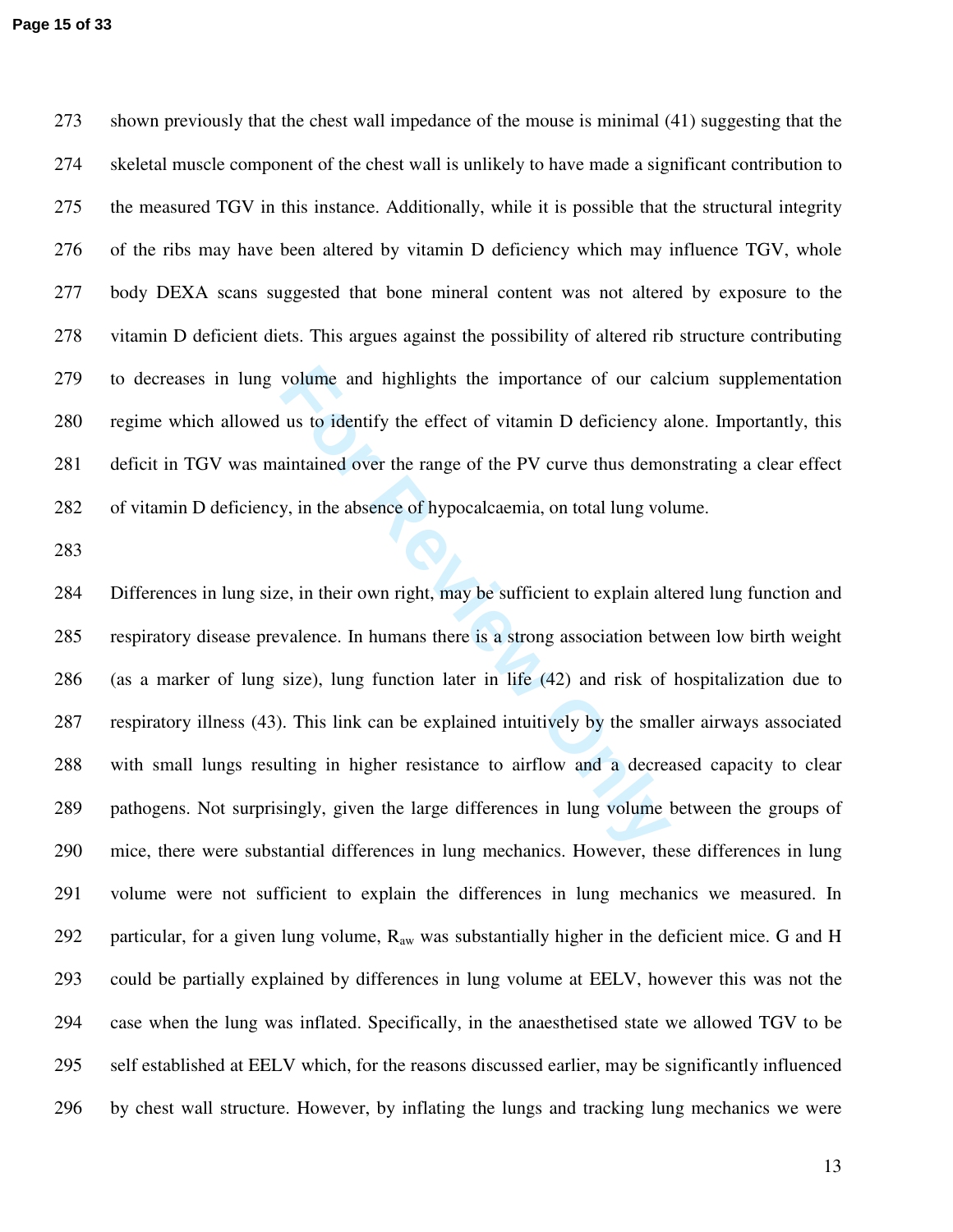297 able to show substantial, physiologically relevant, differences in the volume dependence of lung 298 mechanics in the vitamin D deficient mice. These differences were particularly evident in the rate 299 of change of parenchymal mechanics with increasing  $P_{rs}$ . These data clearly suggest an effect of 300 vitamin D deficiency on the mechanical properties of the lung tissue, however the nature of this 301 structural difference was not clear from our data.

302

Equal to the size of the volume of the mass on the volume of the mass on the volume of the mass of the mass of the size of Zrs that was used in this study re n resistance to flow. In mice, due to the relatively l sprimari 303 The primary difference in lung structure between groups, that was consistent between sexes, was 304 a smaller lung volume and size. Differences in the volume of the major airways were not 305 observed, however we did measure differences in the volume of the alveolar ducts.  $R_{aw}$  in the 306 model of the frequency dependence of Zrs that was used in this study represents the frequency 307 independent Newtonian resistance to flow. In mice, due to the relatively low contribution of the 308 chest wall (41, 44), this primarily reflects resistance of the airways where air moves by bulk flow. 309 The anatomy of the mouse lung, whereby large airways rapidly give way to alveolar ducts (44), is 310 such that the differences we observed between groups in the volume of the alveolar ducts can 311 explain the differences we observed in  $R_{aw}$ . At EELV the parenchymal lung mechanics in females 312 was explained entirely by differences in lung volume between groups whereas this was not the 313 case in male mice. The only structural parameter that showed a different response between males 314 and females was the number of alveoli. The decrease in the number of alveoli in deficient female 315 mice compared to replete females may explain why the parenchymal mechanics could be 316 explained by differences in lung volume between the groups. The fact that lung volume did not 317 explain differences in parenchymal mechanics at EELV in male mice suggests a difference in the 318 underlying structure of the lung parenchyma although the nature of this was not clear from the 319 structural parameters we assessed.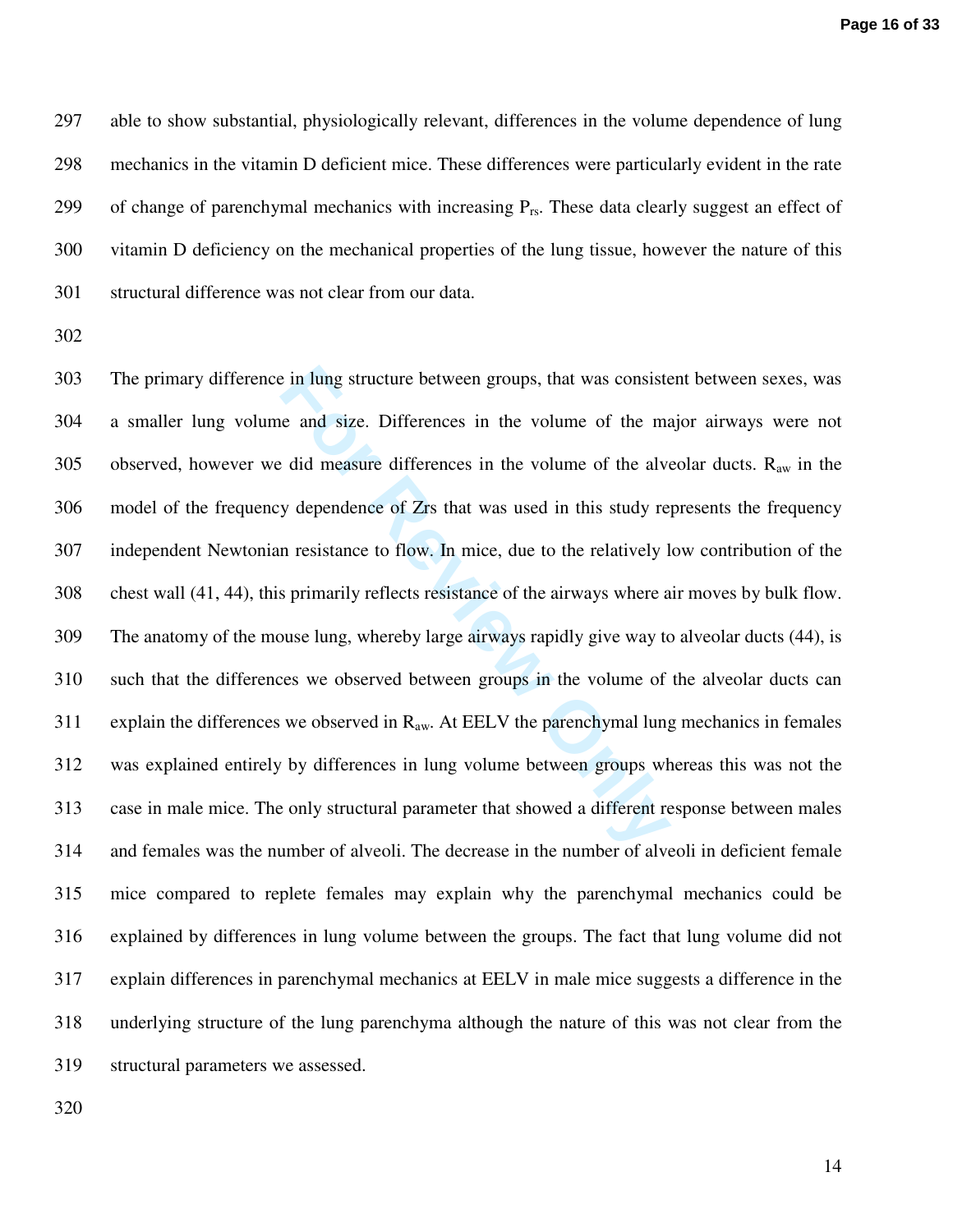nding the issues associated with standardising lung<br>to caloric restriction alters lung growth. In the pre-<br>as similar. Additionally, there was little evidence for<br>to diets on somatic growth suggesting that the n-<br>ro. Thus, 321 Due to the nature of this study we were not able to determine whether the differences in the lung 322 size and function we observed in the offspring were the result of their own deficient status or as a 323 consequence of developmental deficits that occurred *in utero* due to the mother's deficiency. It is 324 important to note that extreme nutritional manipulation resulting in caloric restriction is a potent 325 model of intra-uterine growth restriction. Animal models have been used to demonstrate that *in*  326 *utero* caloric restriction results in decreased body weight and a lower lung volume to body weight 327 ratio (45). Notwithstanding the issues associated with standardising lung size by body weight, 328 these data suggest that caloric restriction alters lung growth. In the present study the calorie 329 content of both diets was similar. Additionally, there was little evidence for an effect of exposure 330 to vitamin D deficient diets on somatic growth suggesting that the mice were not grossly 331 undernourished *in utero*. Thus, the effects of maternal vitamin D status versus the role of the 332 vitamin D status of the individual after birth on lung development in this study could not be 333 distinguished.

334

335 For the first time we have demonstrated a direct role for vitamin D in causing decreased lung 336 function in the absence of known confounders; thus confirming the assertion by epidemiological 337 studies that there is a relationship between vitamin D deficiency and lung function. Specifically, 338 vitamin D deficiency resulted in physiologically significant decreases in lung volume without a 339 major influence on somatic growth. There were corresponding deficits in lung function in the 340 deficient mice which could not be entirely explained by differences in lung volume. There was 341 some evidence to suggest that the structure of the lung was altered due to differences in the 342 volume dependence of lung mechanics at high transrespiratory pressure, however the nature of 343 this structural difference was not apparent from our data. These differences in lung volume were 344 also apparent histologically. The observed differences in lung volume and lung mechanics, which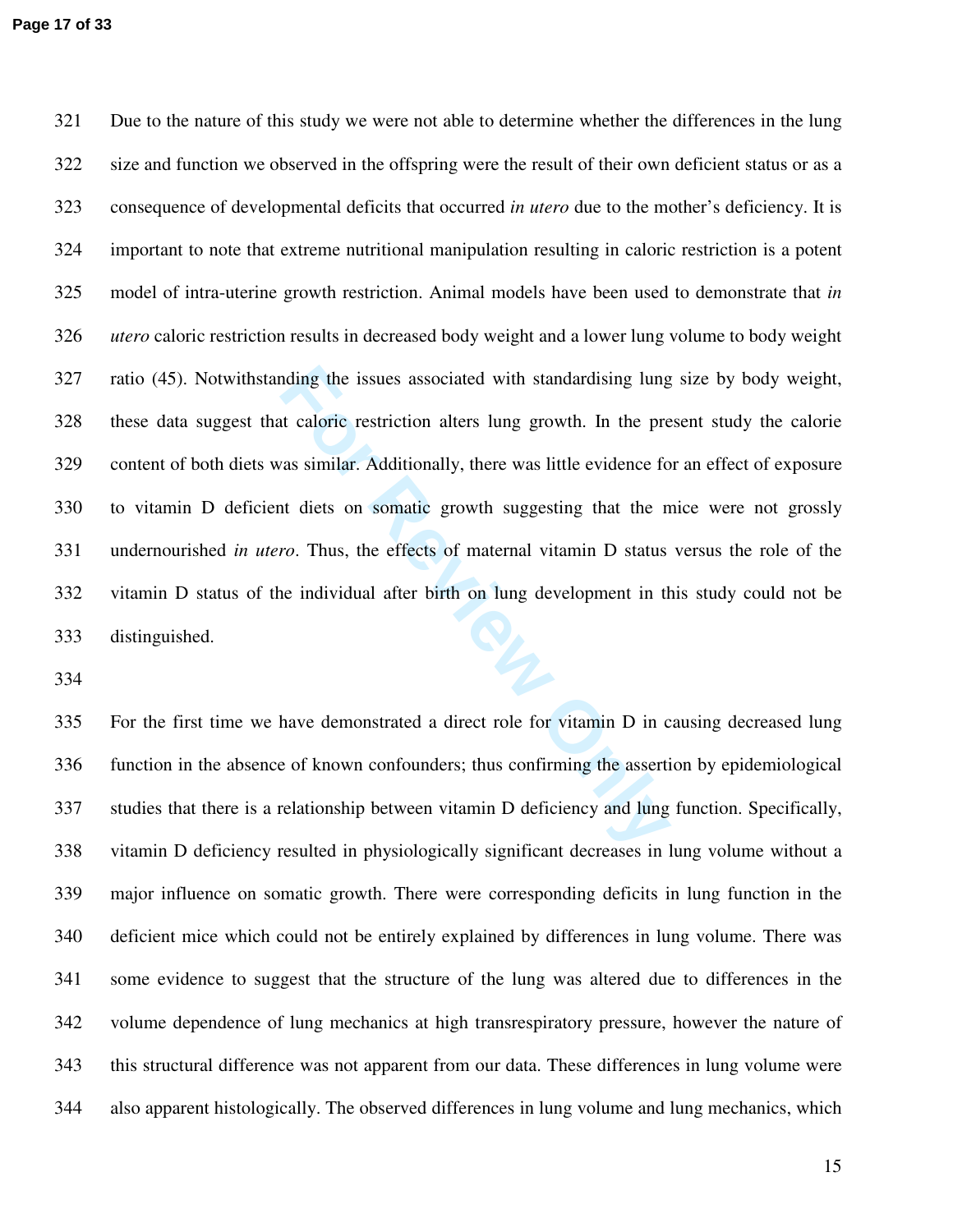345 were substantial and physiologically relevant, raise serious concerns regarding the increased 346 prevalence of vitamin D deficiency in the community and the potential impact this may have on 347 general lung health and in particular susceptibility to obstructive lung disease.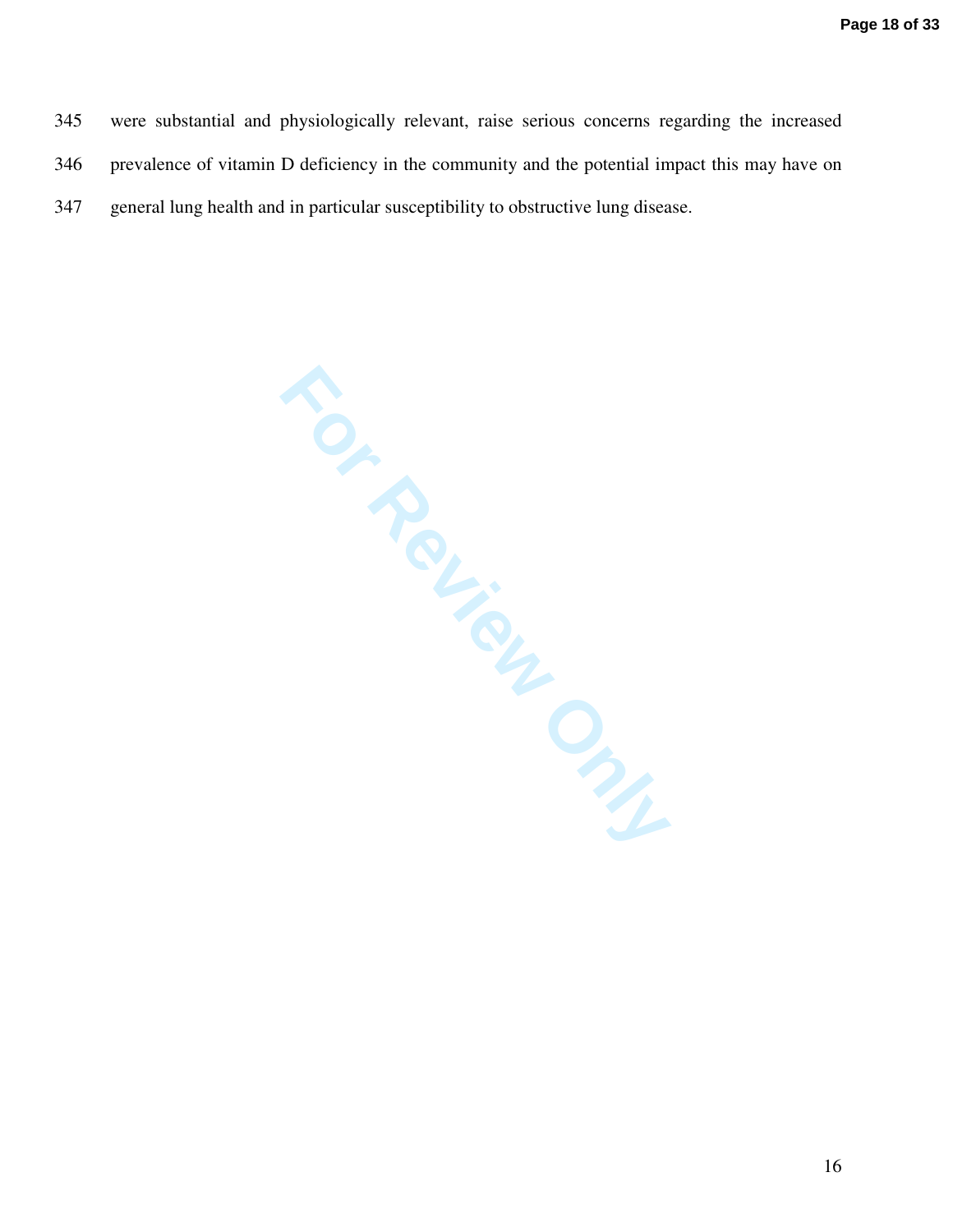| 348 | References                                                                                 |  |  |
|-----|--------------------------------------------------------------------------------------------|--|--|
| 349 |                                                                                            |  |  |
| 350 | Nowson CA, Margerison C. Vitamin D intake and vitamin D status of Australians. Med J<br>1. |  |  |
| 351 | Australia 2002;177:149-152.                                                                |  |  |
| 352 | 2.<br>Ginde AA, Liu MC, Camargo CA. Demographic differences and trends of vitamin D        |  |  |
| 353 | insufficiency in the US population, 1988-2004. Arch Internal Med 2009;169:626-632.         |  |  |
| 354 | 3.<br>Holick MF. Vitamin D deficiency. New Engl J Med 2007;357:266-281.                    |  |  |
| 355 | Dogan M, Erol M, Cesur Y, Yuca SA, Dogan SZ. The effect of 25-Hydroxyvitamin D-3<br>4.     |  |  |
| 356 | on the immune System. J Pediatric Endocrinol Metabol 2009;22:929-935.                      |  |  |
| 357 | 5.<br>Mathieu C, Gysemans C, Giulietti A, Bouillon R. Vitamin D and diabetes. Diabetologia |  |  |
| 358 | 2005;48:1247-1257.                                                                         |  |  |
| 359 | Kilkkinen A, Knekt P, Aro A, Rissanen H, Marniemi J, Heliovaara M, Impivaara O,<br>6.      |  |  |
| 360 | Reunanen A. Vitamin D status and the risk of cardiovascular disease death. Am J Epidemiol  |  |  |
| 361 | 2009;170:1032-1039.                                                                        |  |  |
| 362 | Litonjua AA, Weiss ST. Is vitamin D deficiency to blame for the asthma epidemic? J<br>7.   |  |  |
| 363 | Allergy Clin Immunol 2007;120:1031-1035.                                                   |  |  |
| 364 | Litonjua AA. Childhood asthma may be a consequence of vitamin D deficiency. Curr<br>8.     |  |  |
| 365 | Opin Allergy Clin Immunol 2009;9:202-207.                                                  |  |  |
| 366 | Janssens W, Lehouck A, Carremans C, Bouillon R, Mathieu C, Decramer M. Vitamin D<br>9.     |  |  |
| 367 | beyond bones in chronic obstructive pulmonary disease. Am J Respir Crit Care Med           |  |  |
| 368 | 2009;179:630-636.                                                                          |  |  |
| 369 | 10.<br>Janssens W, Bouillon R, Claes B, Carremans C, Lehouck A, Buysschaert I, Coolen J,   |  |  |
| 370 | Mathieu C, Decramer M, Lambrechts D. Vitamin D deficiency is highly prevalent in COPD and  |  |  |
| 371 | correlates with variants in the vitamin D-binding gene. <i>Thorax</i> 2010;65:215-220.     |  |  |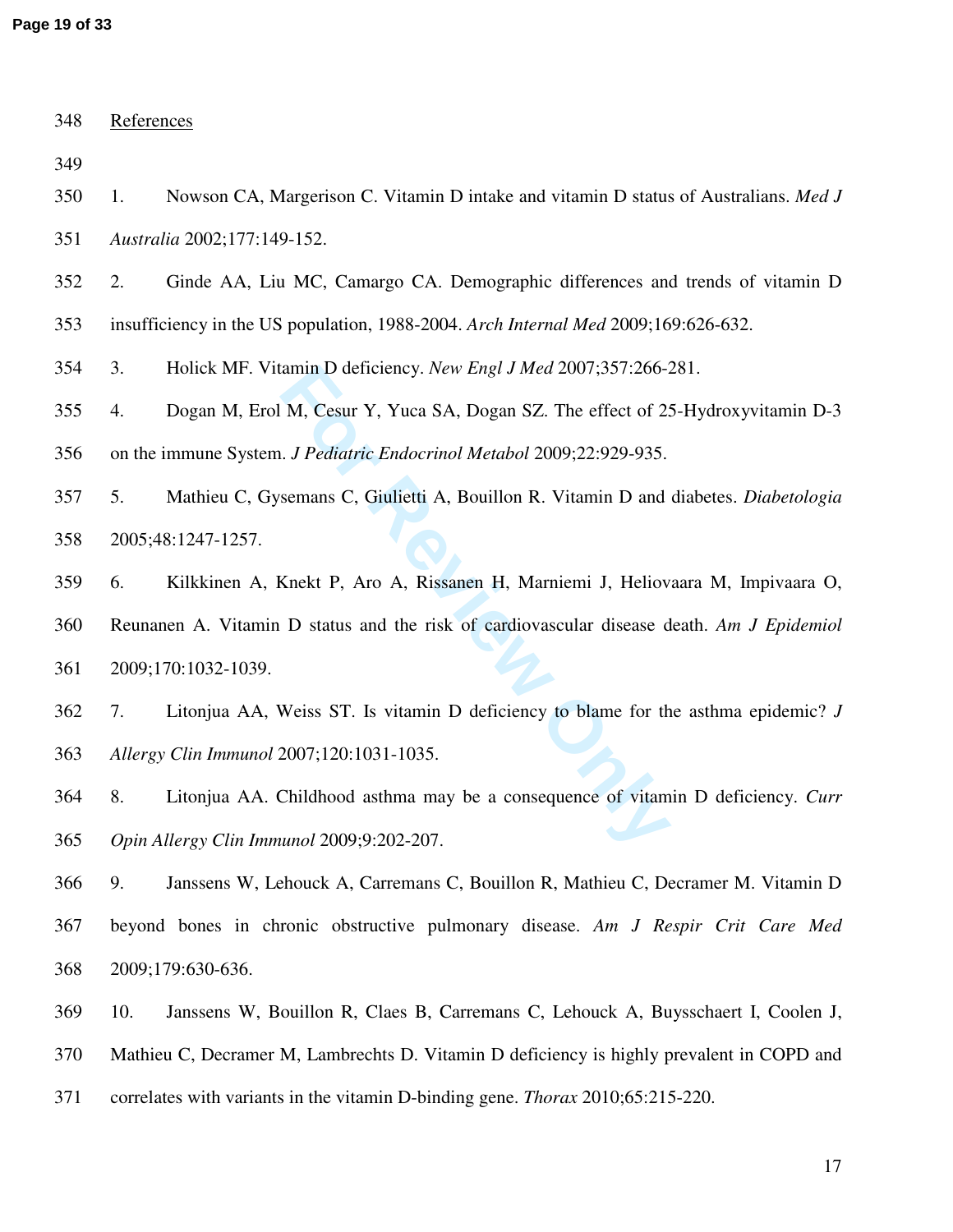- 372 11. Chishimba L, Thickett DR, Stockley RA, Wood AM. The vitamin D axis in the lung: a 373 key role for vitamin D-binding protein. *Thorax* 2010;65:456-462.
- 374 12. Camargo CA, Rifas-Shiman SL, Litonjua AA, Rich-Edwards JW, Weiss ST, Gold DR,
- 375 Gillman MW. Prospective study of maternal intake of vitamin D during pregnancy and risk of
- 376 wheezing illnesses in children at age 2 years. *J Allergy Clin Immunol* 2006;117:721-722.
- 377 13. Camargo CA, Rifas-Shiman SL, Litonjua AA, Rich-Edwards JW, Weiss ST, Gold DR,
- 378 Kleinman K, Gillman MW. Maternal intake of vitamin D during pregnancy and risk of recurrent 379 wheeze in children at 3 y of age. *Am J Clin Nutr* 2007;85:788-795.
- 380 14. Devereux G, Litonjua AA, Turner SW, Craig LCA, McNeill G, Martindale S, Helms PJ,
- 381 Seaton A, Weiss ST. Maternal vitamin D intake during pregnancy and early childhood wheezing. 382 *Am J Clin Nutr* 2007;85:853-859.
- 383 15. Brehm JM, Celedon JC, Soto-Quiros ME, Avila L, Hunninghake GM, Forno E, Laskey
- MW. Maternal intake of vitamin D during pregnanc<br> **For Review And** *For Clin Nutr* 2007;85:788-795.<br>
itonjua AA, Turner SW, Craig LCA, McNeill G, M<br> *Aaternal vitamin* D intake during pregnancy and earl<br>
5:853-859.<br>
ledon 384 D, Sylvia JS, Hollis BW, Weiss ST, et al. Serum vitamin D levels and markers of severity of 385 childhood asthma in Costa Rica. *Am J Respir Crit Care Med* 2009;179:765-771.
- 386 16. Searing DA, Zhang Y, Murphy JR, Hauk PJ, Goleva E, Leung DYM. Decreased serum
- 387 vitamin D levels in children with asthma are associated with increased corticosteroid use. *J*  388 *Allergy Clin Immunol* 2010;125:995-1000.
- 389 17. Sutherland ER, Goleva E, Jackson LP, Stevens AD, Leung DYM. Vitamin D levels, lung 390 function, and steroid response in adult asthma. *Am J Respir Crit Care Med* 2010;181:699-704.
- 391 18. Tseng M, Giri V, Bruner DW, Giovannucci E. Prevalence and correlates of vitamin D 392 status in African American men. *BMC Public Health* 2009;9:191.
- 393 19. Brock K, Huang WY, Fraser DR, Ke L, Tseng M, Stolzenberg-Solomon R, Peters U, Ahn
- 394 J, Purdue M, Mason RS, McCarty C, Ziegler RG, Graubard B. Low vitamin D status is associated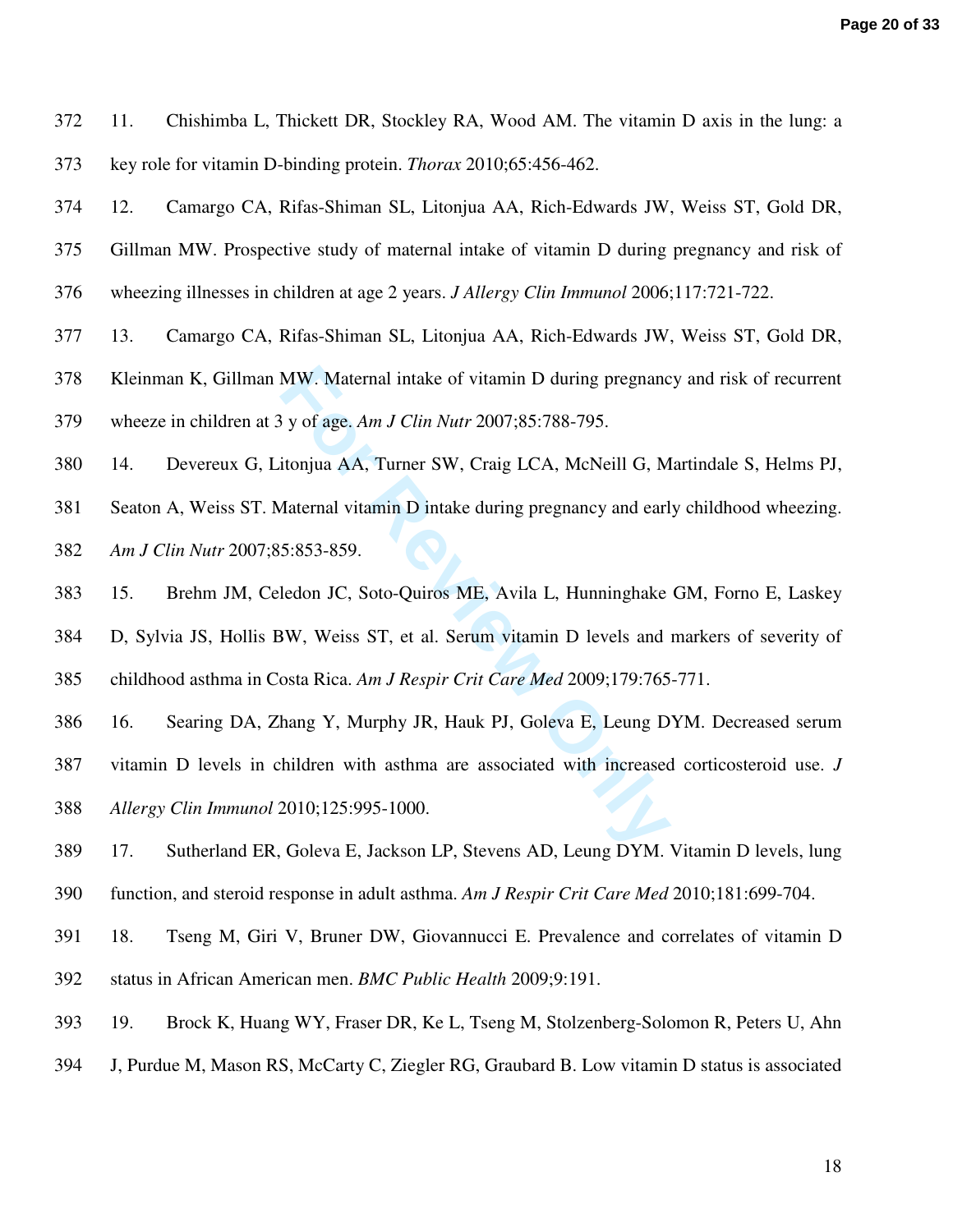| 395 | with physical inactivity, obesity and low vitamin D intake in a large US sample of healthy          |
|-----|-----------------------------------------------------------------------------------------------------|
| 396 | middle-aged men and women. J Steroid Biochem Mol Biol 2010;121:462-466.                             |
| 397 | Scragg R, Camargo CA. Frequency of leisure-time physical activity and serum 25-<br>20.              |
| 398 | hydroxyvitamin D levels in the US population: Results from the Third National Health and            |
| 399 | Nutrition Examination Survey. Am J Epidemiol 2008;168:577-586.                                      |
| 400 | 21.<br>Strine TW, Balluz LS, Ford ES. The associations between smoking, physical inactivity,        |
| 401 | obesity, and asthma severity in the general US population. <i>J Asthma</i> 2007;44:651-658.         |
| 402 | Serres I, Gautier V, Varray A, Prefaut C. Impaired skeletal muscle endurance related to<br>22.      |
| 403 | physical inactivity and altered lung function in COPD patients. <i>Chest</i> 1998;113:900-905.      |
| 404 | 23.<br>Taher YA, van Esch B, Hofman GA, Henricks PAJ, van Oosterhout AJM. 1 alpha, 25-              |
| 405 | dihydroxyvitamin D-3 potentiates the beneficial effects of allergen immunotherapy in a mouse        |
| 406 | model of allergic asthma: Role for IL-10 and TGF-beta. J Immunol 2008;180:5211-5221.                |
| 407 | Black PN, Scragg R. Relationship between serum 25-hydroxyvitamin D and pulmonary<br>24.             |
| 408 | function in the Third National Health and Nutrition Examination Survey. Chest 2005;128:3792-        |
| 409 | 3798.                                                                                               |
| 410 | Nguyen M, Trubert CL, Rizk-Rabin M, Rehan VK, Besancon F, Cayre YE, Garabedian<br>25.               |
| 411 | M. 1,25-Dihydroxyvitamin D3 and fetal lung maturation: immunogold detection of VDR                  |
| 412 | expression in pneumocytes type II cells and effect on fructose 1,6 bisphosphatase. <i>J Steroid</i> |

412 expression in pneumocytes type II cells and effect on fructose 1,6 bisphosphatase. *J Steroid*  413 *Biochem Mol Biol* 2004;89-0:93-97.

414 26. Damera G, Fogle HW, Lim P, Goncharova EA, Zhao H, Banerjee A, Tliba O, Krymskaya 415 VP, Panettieri RA. Vitamin D inhibits growth of human airway smooth muscle cells through 416 growth factor-induced phosphorylation of retinoblastoma protein and checkpoint kinase 1. *Brit J*  417 *Pharmacol* 2009;158:1429-1441.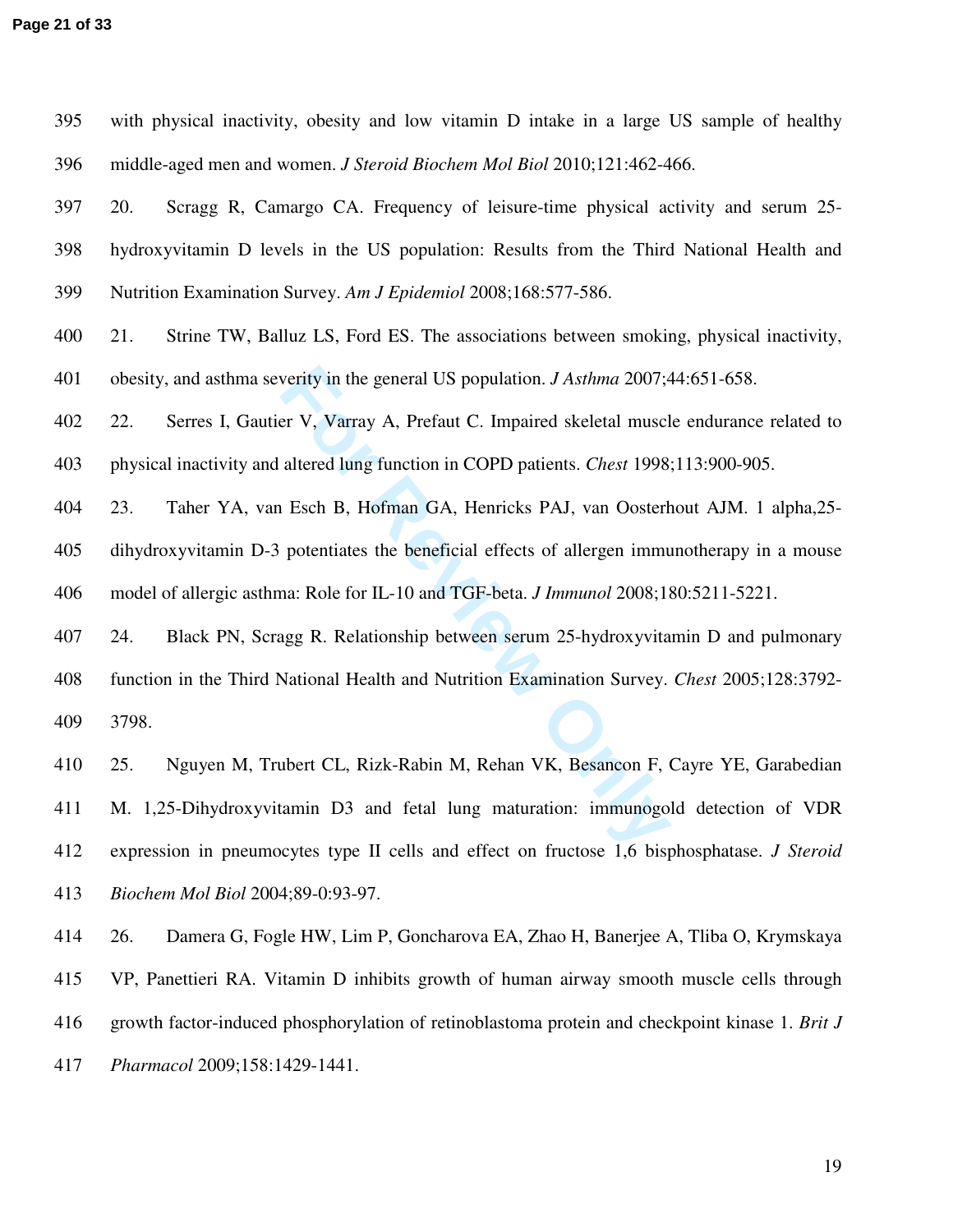418 27. Brunvand L, Quigstad E, Urdal P, Haug E. Vitamin D deficiency and fetal growth. *Early*  419 *Human Development* 1996;45:27-33.

420 28. Panda DK, Miao D, Tremblay ML, Sirois J, Farookhi R, Hendy GN, Goltzman D.

421 Targeted ablation of the 25-hydroxyvitamin D 1 alpha-hydroxylase enzyme: Evidence for

- 422 skeletal, reproductive, and immune dysfunction. *Proc Nat Acad Sci USA* 2001;98:7498-7503.
- 423 29. Yoshizawa T, Handa Y, Uematsu Y, Takeda S, Sekine K, Yoshihara Y, Kawakami T,
- 424 Arioka K, Sato H, Uchiyama Y, Masushige S, Fukamizu A, Matsumoto T, Kato S. Mice lacking

425 the vitamin D receptor exhibit impaired bone formation, uterine hypoplasia and growth 426 retardation after weaning. *Nature Genetics* 1997;16:391-396.

- 427 30. Janosi TZ, Adamicza A, Zosky GR, Asztalos T, Sly PD, Hantos Z. Plethysmographic 428 estimation of thoracic gas volume in apneic mice. *J Appl Physiol* 2006;101:454-459.
- 429 31. Zosky GR, Adamicza A, Bozanich EM, Cannizzaro V, Larcombe AN, Turner DJ, Sly PD,
- ityama Y, Masushige S, Fukamizu A, Matsumoto T<br>tor exhibit impaired bone formation, uterine hy<br>ng. *Nature Genetics* 1997;16:391-396.<br>amicza A, Zosky GR, Asztalos T, Sly PD, Hantos<br>gas volume in apneic mice. *J Appl Physio* 430 Hantos Z. The bimodal quasi-static and dynamic elastance of the murine lung. *J Appl Physiol*  431 2008;105:685-692.
- 432 32. Fredberg JJ, Stamenovic D. On the imperfect elasticity of lung tissue. *J Appl Physiol*  433 1989;67:2408-2419.
- 434 33. Hsia CCW, Hyde DM, Ochs M, Weibel EW. An official policy statement of the 435 American Thoracic Society/European Respiratory Society: Standards for quantitative assessment 436 of lung structure. *Am J Respir Crit Care Med* 2010;181:394-418.
- 437 34. Zosky GR, Noble PB, Sly PD. Instillation fixation and overinflation of the mouse lung. *J*  438 *Appl Physiol* 2010;109:935-935.
- 439 35. Nyengaard JR, Gundersen HJG. Sampling for stereology in lungs. *Eur Respir Rev*  440 2006;15:107-114.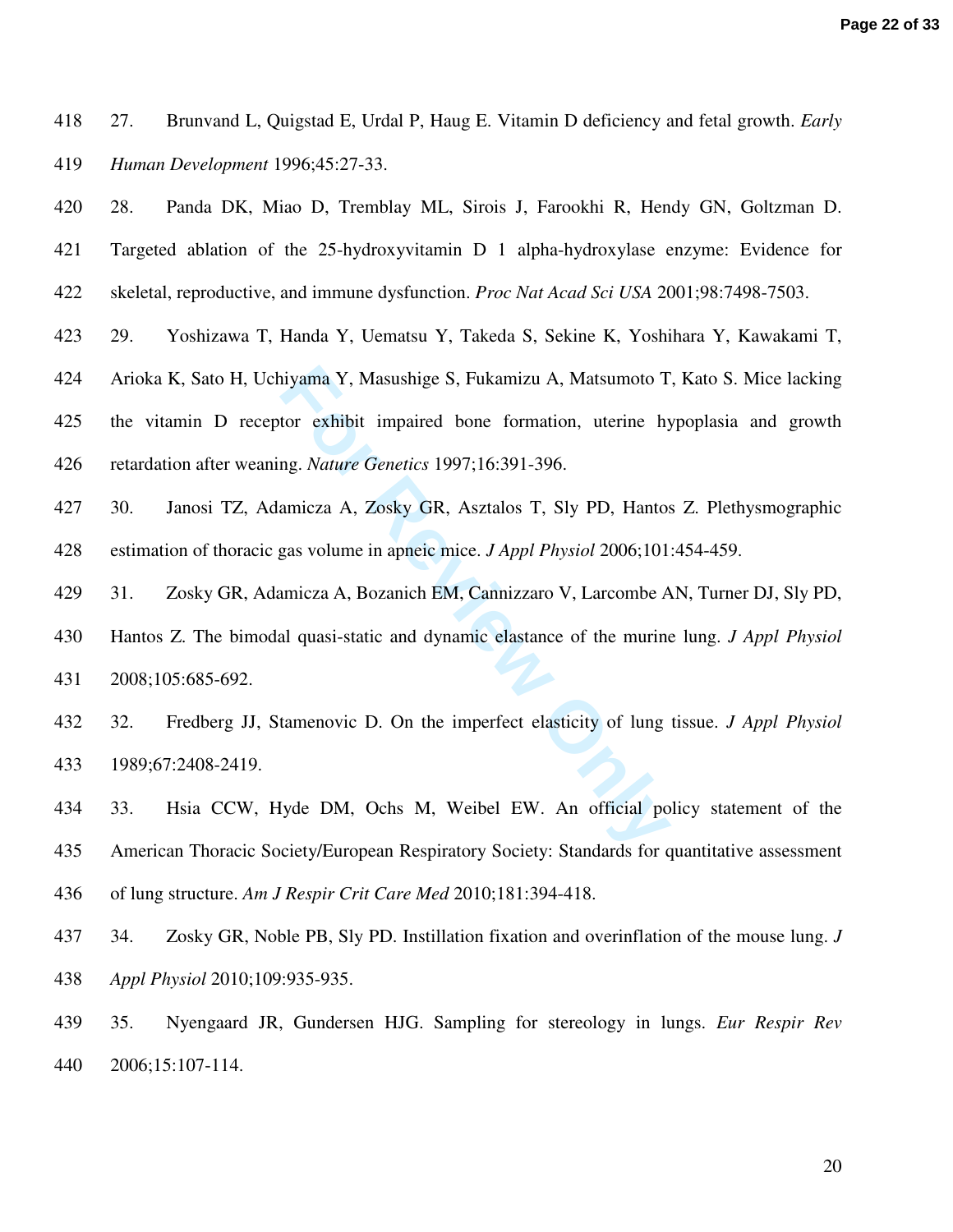**Page 23 of 33**

| 441 | 36.   | Yan X, Carbayo JJP, Weibel ER, Hsia CCW. Variation of lung volume after fixation               |
|-----|-------|------------------------------------------------------------------------------------------------|
| 442 |       | when measured by immersion or Cavalieri method. Am J Physiol-Lung Cell Mol Physiol             |
| 443 |       | 2003;284:L242-L245.                                                                            |
| 444 | 37.   | Fung YC. A model of the lung structure and its validation. <i>J Appl Physiol</i> 1988;64:2132- |
| 445 | 2141. |                                                                                                |
| 446 | 38.   | Ochs M. A brief update on lung stereology. <i>J Microscop</i> 2006;222:188-200.                |
| 447 | 39.   | Cook CD, Helliesen PJ, Agathon S. Relation between mechanics of respiration, lung size         |
| 448 |       | and body size from birth to young adulthood. <i>J Appl Physiol</i> 1958;13:349-352.            |
| 449 | 40.   | Ceglia L. Vitamin D and its role in skeletal muscle. Curr Opin Clin Nutr Metab Care            |
| 450 |       | 2009;12:628-633.                                                                               |
| 451 | 41.   | Sly PD, Collins RA, Thamrin C, Turner DJ, Hantos Z. Volume dependence of airway and            |
| 452 |       | tissue impedances in mice. J Appl Physiol 2003;94:1460-1466.                                   |
| 453 | 42.   | Hancox RJ, Poulton R, Greene JM, McLachlan CR, Pearce MS, Sears MR. Associations               |
| 454 |       | between birth weight, early childhood weight gain and adult lung function. Thorax 2009;64:228- |
| 455 | 232.  |                                                                                                |
| 456 | 43.   | Walter EC, Ehlenbach WJ, Hotchkin DL, Chien JW, Koepsell TD. Low birth weight and              |
| 457 |       | respiratory disease in adulthood a population-based case-control study. Am J Respir Crit Care  |
| 458 |       | Med 2009;180:176-180.                                                                          |
| 459 | 44.   | Irvin CG, Bates JH. Measuring the lung function in the mouse: the challenge of size.           |
| 460 |       | Respir Res 2003;4.                                                                             |
| 461 | 45.   | Chen CM, Wang LF, Su BC. Effects of maternal undernutrition during late gestation on           |
| 462 |       | the lung surfactant system and morphometry in rats. <i>Pediatr Res</i> 2004;56:329-335.        |
| 463 |       |                                                                                                |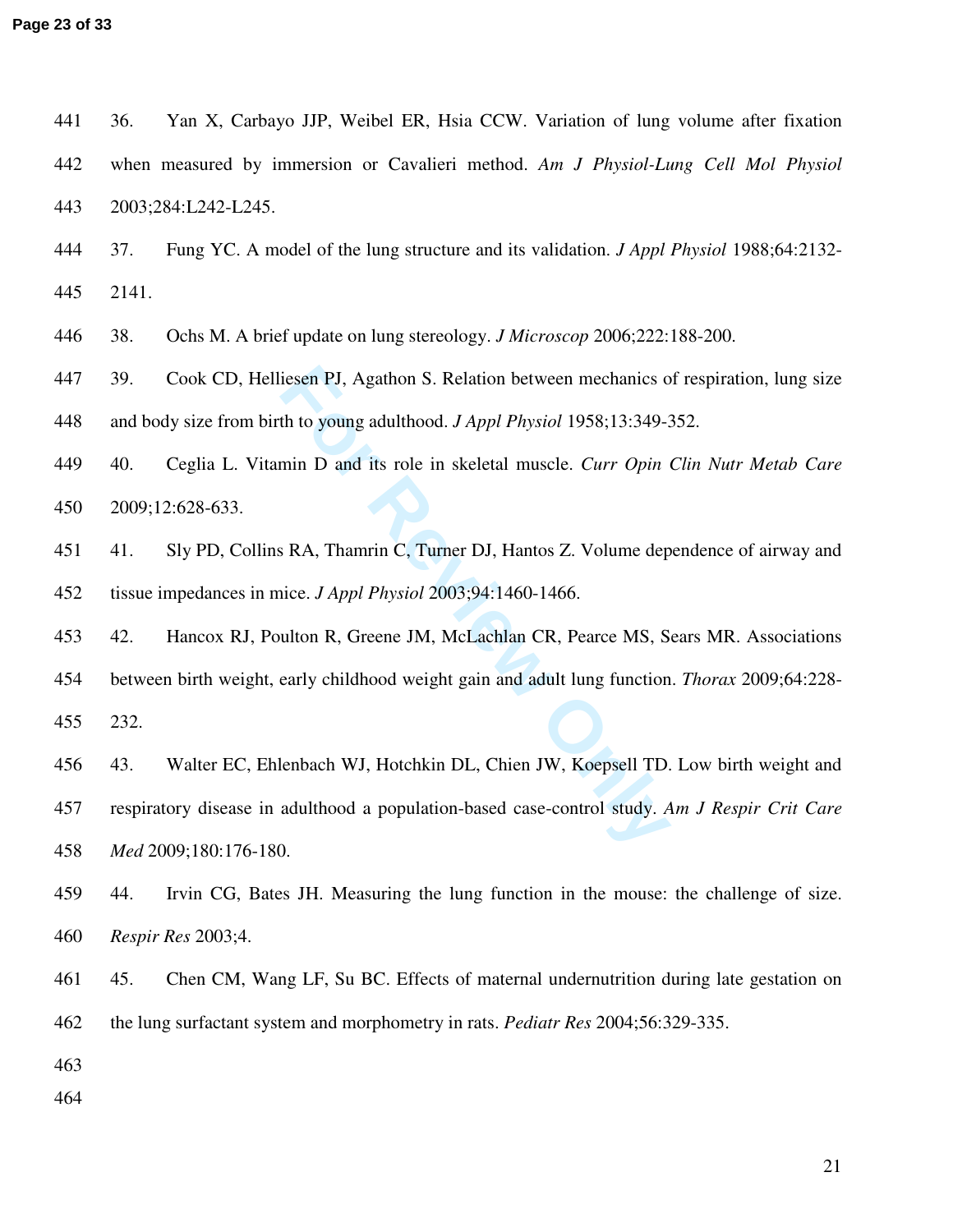### 465 Figure Legends

466

467 Figure 1. Box plots (median, interquartile range and range) of weight (wt) and snout vent length 468 for female (A, B) and male (C, D) vitamin replete (white) and deficient (grey) mice at 2 weeks of 469 age.

470

471 Figure 2. Box plots (median, interquartile range and range) of thoracic gas volume (TGV) and 472 scatter plots of TGV against snout vent (SV) length with regression lines from ANCOVA for 473 female (A, B) and male (C, D) vitamin D replete (white symbols, dashed lines) and deficient 474 (dark symbols, solid lines) mice at 2 weeks of age.

475

median, interquartile range and range) of thoracic g<br>against snout vent (SV) length with regression line<br>the (C, D) vitamin D replete (white symbols, dashe<br>nes) mice at 2 weeks of age.<br>edian, interquartile range and range) 476 Figure 3. Box plots (median, interquartile range and range) of airway resistance  $(R_{aw})$  and scatter 477 plots of  $R_{aw}$  against thoracic gas volume (TGV) length with regression lines from ANCOVA for 478 female (A, B) and male (C, D) vitamin D replete (white symbols, dashed lines) and deficient 479 (dark symbols, solid lines) mice at 2 weeks of age.

480

481 Figure 4. Box plots (median, interquartile range and range) of tissue elastance (H) and scatter 482 plots of H against thoracic gas volume (TGV) length with regression lines from ANCOVA for 483 female (A, B) and male (C, D) vitamin D replete (white symbols, dashed lines) and deficient 484 (dark symbols, solid lines) mice at 2 weeks of age.

485

486 Figure 5. Pressure-volume curves for female (A) and male (B) vitamin D replete (white symbols) 487 and deficient (black symbols) mice at 2 weeks of age. Shown are the group mean curves for each 488 group.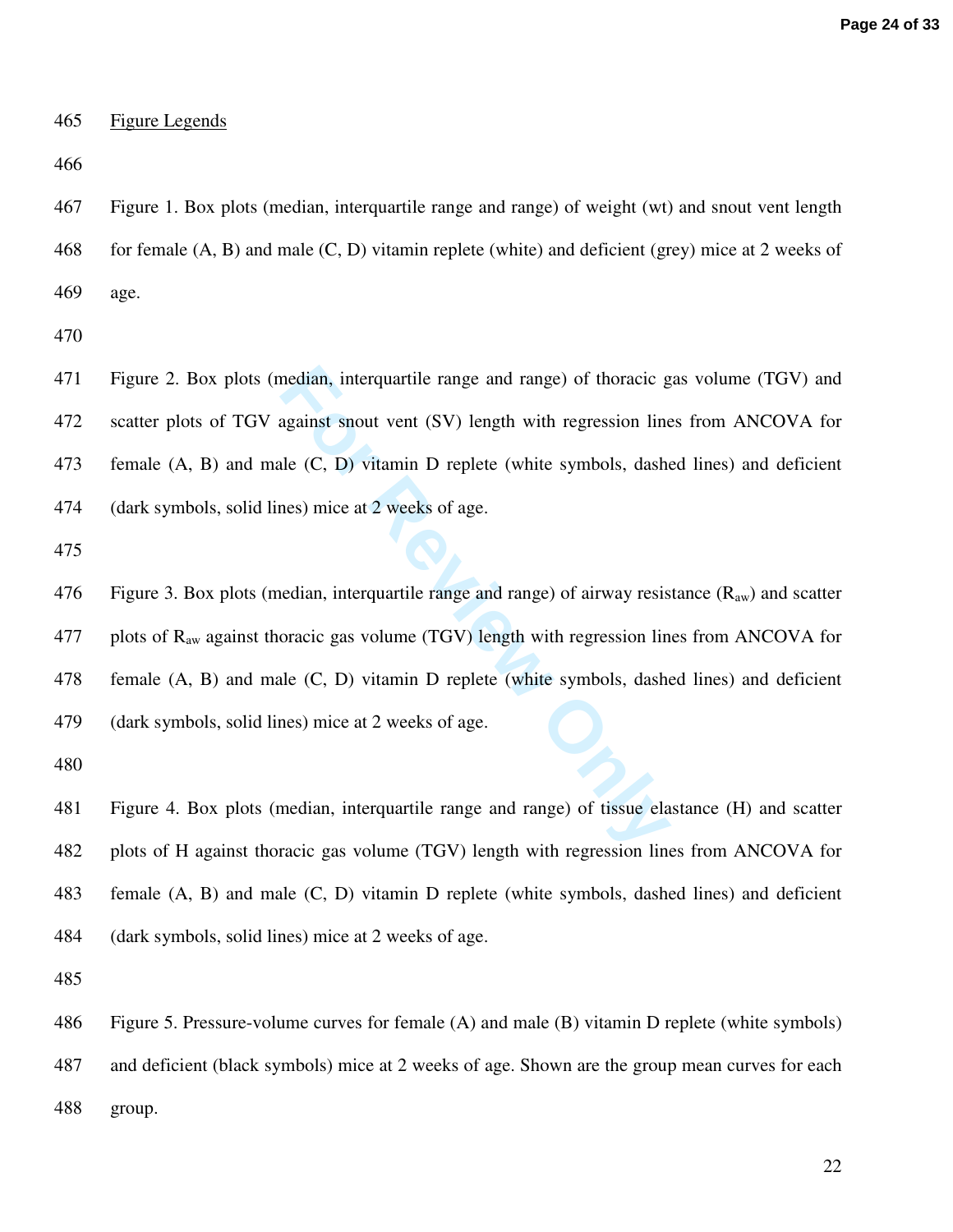489

490 Figure 6. Plots of the volume dependence of airway resistance  $(R_{aw})$  and tissue elastance  $(H)$ 491 against thoracic gas volume (TGV) during slow inflation-deflation manoeuvres up to 20 cm $H_2O$ 492 transrespiratory pressure in female (A, C) and male (B, D) vitamin D replete (white symbols) and 493 deficient (black symbols) mice at 2 weeks of age. Shown are the mean curves for each group. 494

EXECT: A), volume of air in the major airways (V<sub>a</sub>; 2)<br>me of air in the alveolar ducts (V<sub>ad</sub>, D) measured by<br>male and male (cross hatched) vitamin D replete (wl<br>are mean(SD).<br><br>are mean(SD).<br><br><br><br><br><br><br><br><br><br><br><br><br><br><br><br><br><br><br><br><br><br><br><br><br><br><br><br><br><br> 495 Figure 7. Lung volume  $(V_L; A)$ , volume of air in the major airways  $(V_a; B)$ , volume of alveolar 496 septa ( $V_s$ , C) and volume of air in the alveolar ducts ( $V_{ad}$ , D) measured by stereology from fixed 497 lungs of 2 week old female and male (cross hatched) vitamin D replete (white bars) and deficient 498 (grey bars) mice. Data are mean(SD).

499

500 Figure 8. Number of alveoli measured by stereology from fixed lungs of 2 week old female and 501 male (cross hatched) vitamin D replete (white bars) and deficient (grey bars) mice. Data are 502 mean(SD).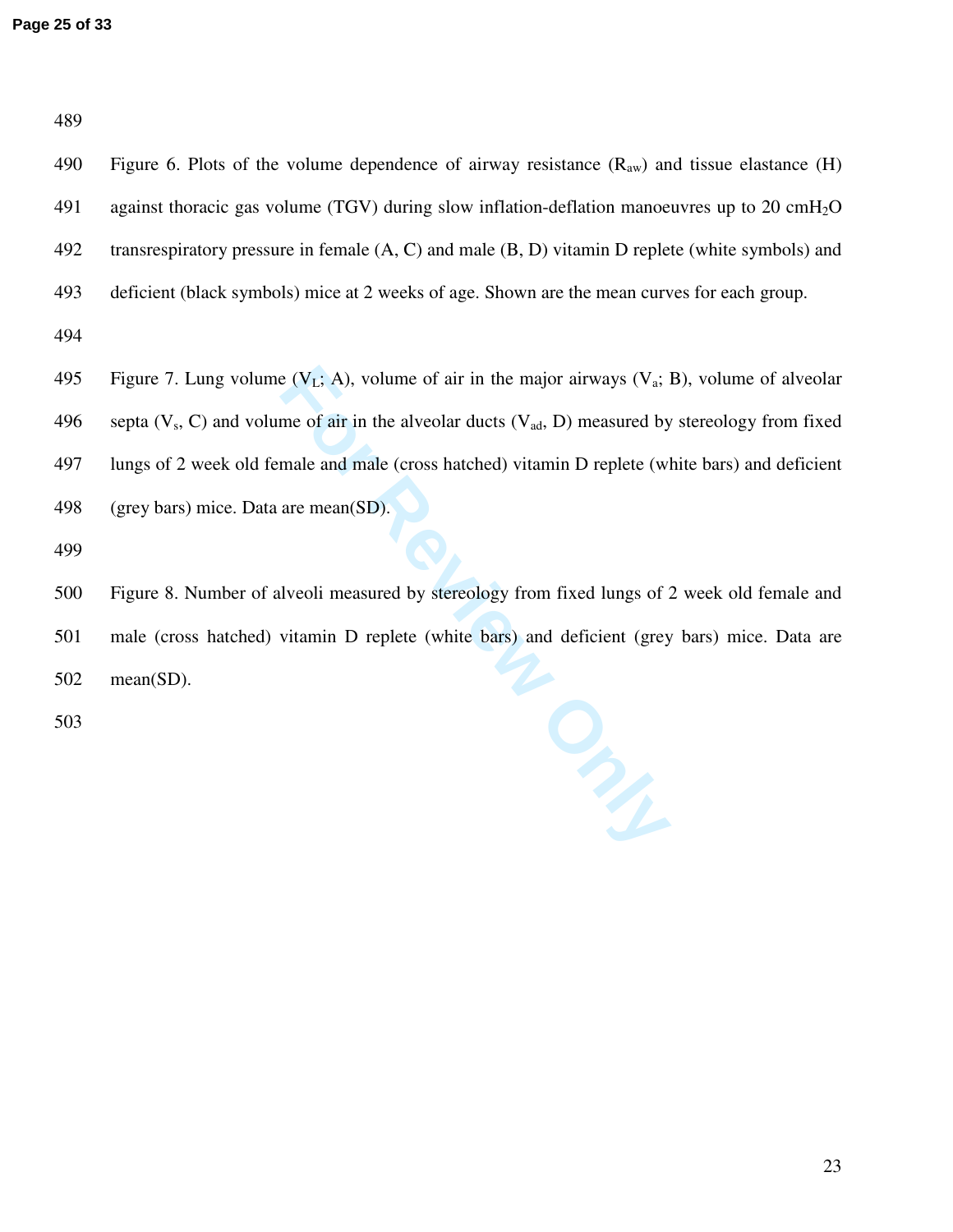

Figure 1. Box plots (median, interquartile range and range) of weight (wt) and snout vent length for female (A, B) and male (C, D) vitamin replete (white) and deficient (grey) mice at 2 weeks of age. 226x201mm (150 x 150 DPI)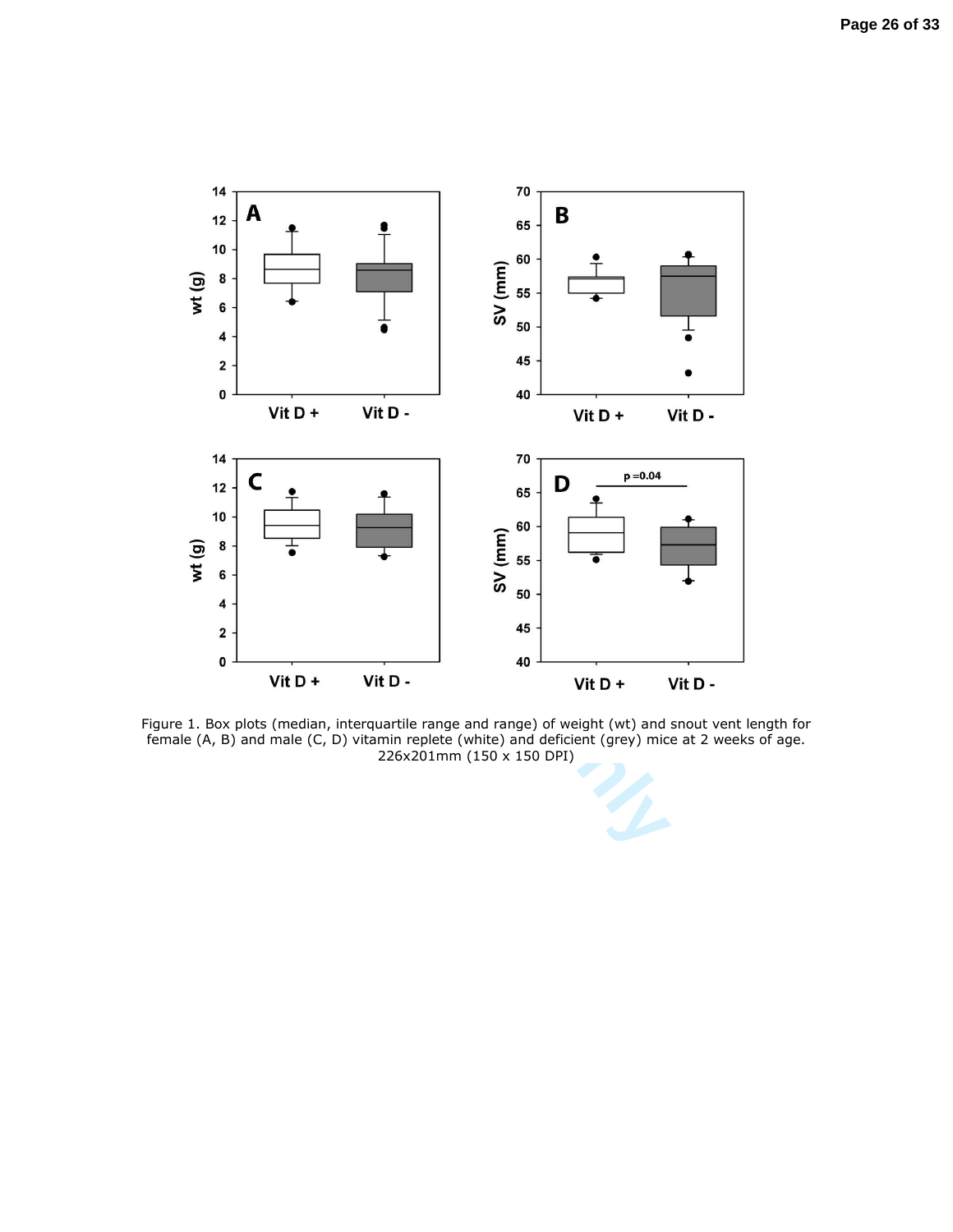

Figure 2. Box plots (median, interquartile range and range) of thoracic gas volume (TGV) and scatter plots of TGV against snout vent (SV) length with regression lines from ANCOVA for female (A, B) and male (C, D) vitamin D replete (white symbols, dashed lines) and deficient (dark symbols, solid lines) mice at 2 weeks of age. 248x211mm (150 x 150 DPI)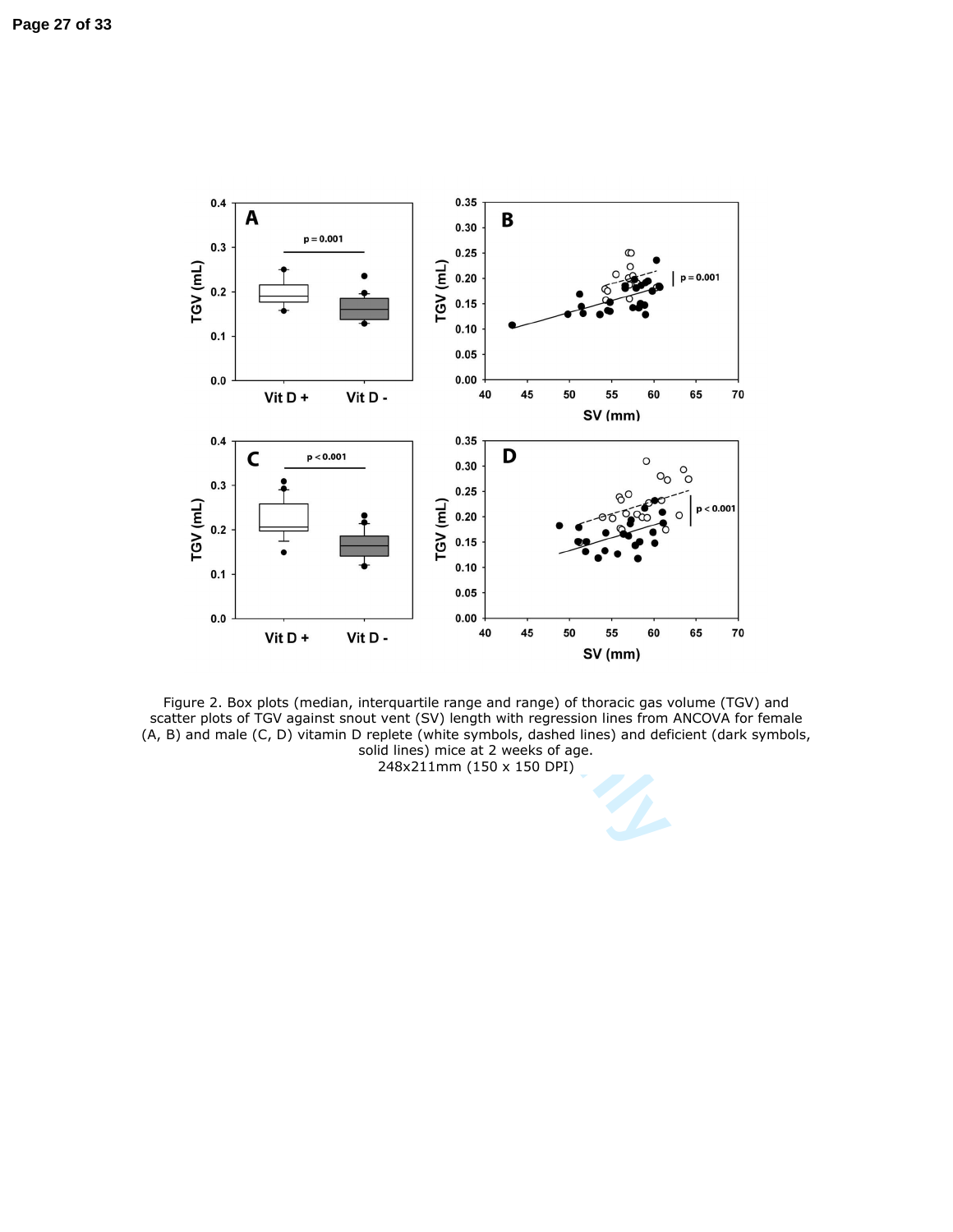

Figure 3. Box plots (median, interquartile range and range) of airway resistance (Raw) and scatter plots of Raw against thoracic gas volume (TGV) length with regression lines from ANCOVA for female (A, B) and male (C, D) vitamin D replete (white symbols, dashed lines) and deficient (dark symbols, solid lines) mice at 2 weeks of age. 175x120mm (150 x 150 DPI)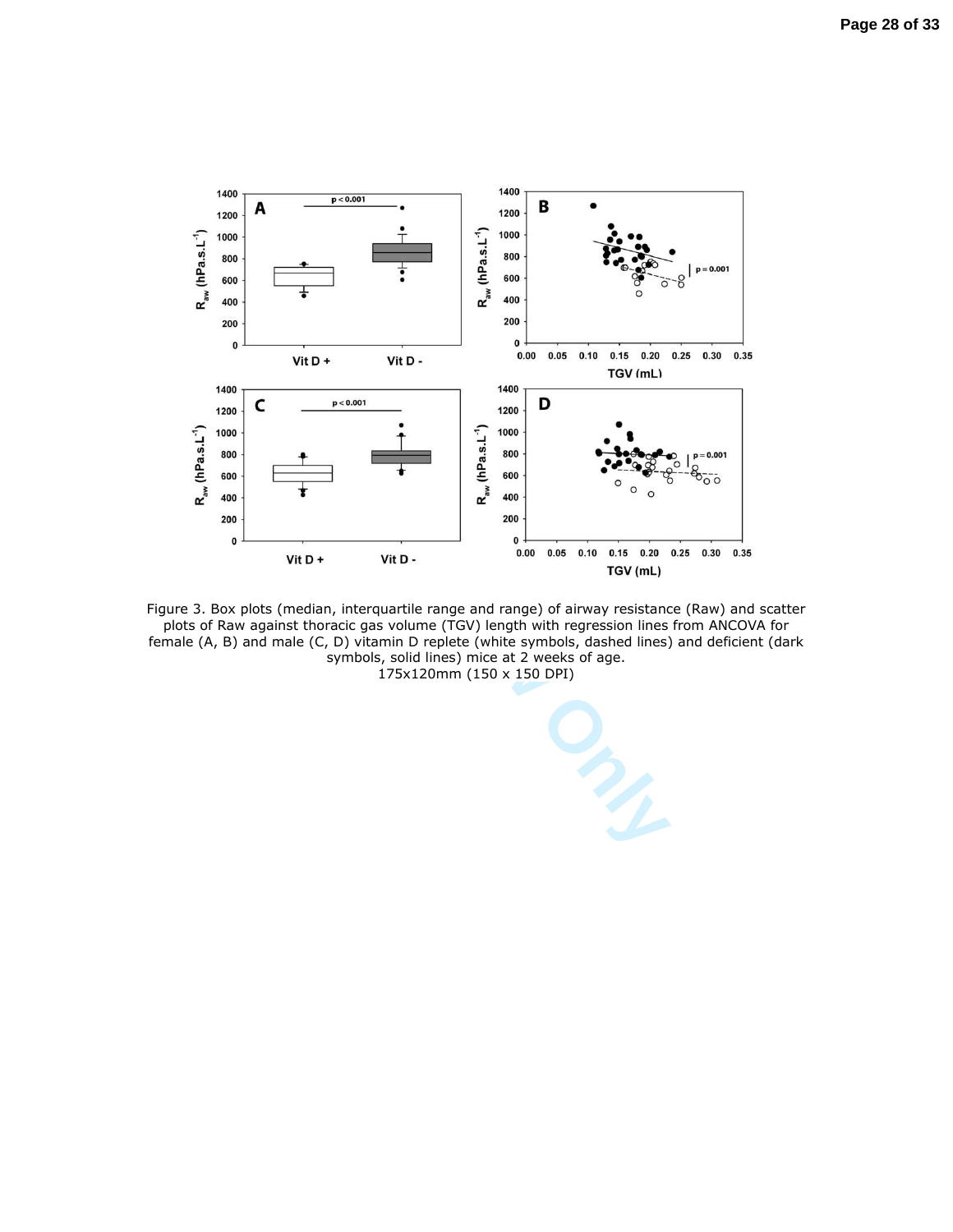



183x132mm (150 x 150 DPI)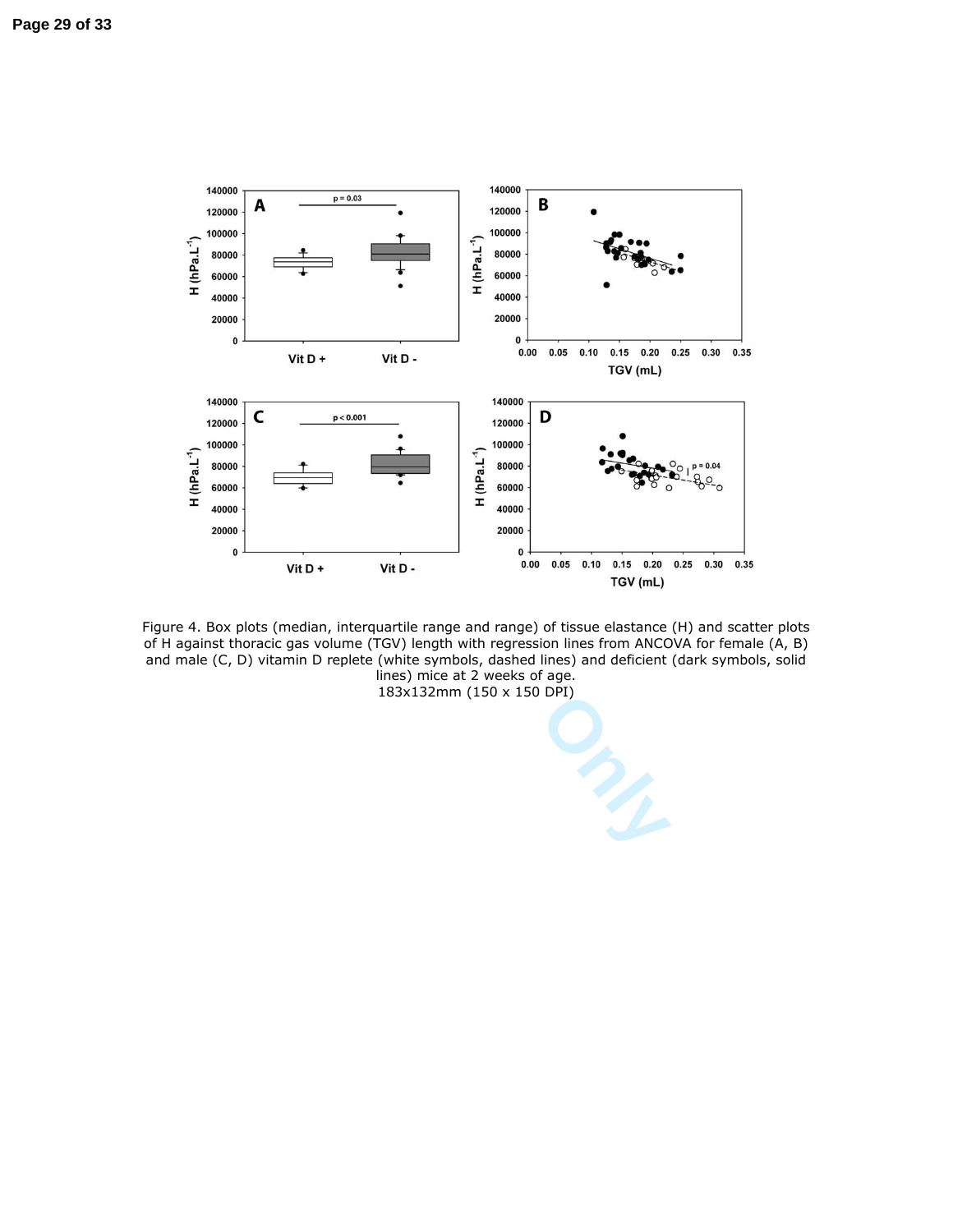

Figure 5. Pressure-volume curves for female (A) and male (B) vitamin D replete (white symbols) and deficient (black symbols) mice at 2 weeks of age. Shown are the group mean curves for each

group.<br>124x50mm (150 x 150 DPI) 124x50mm (150 x 150 DPI)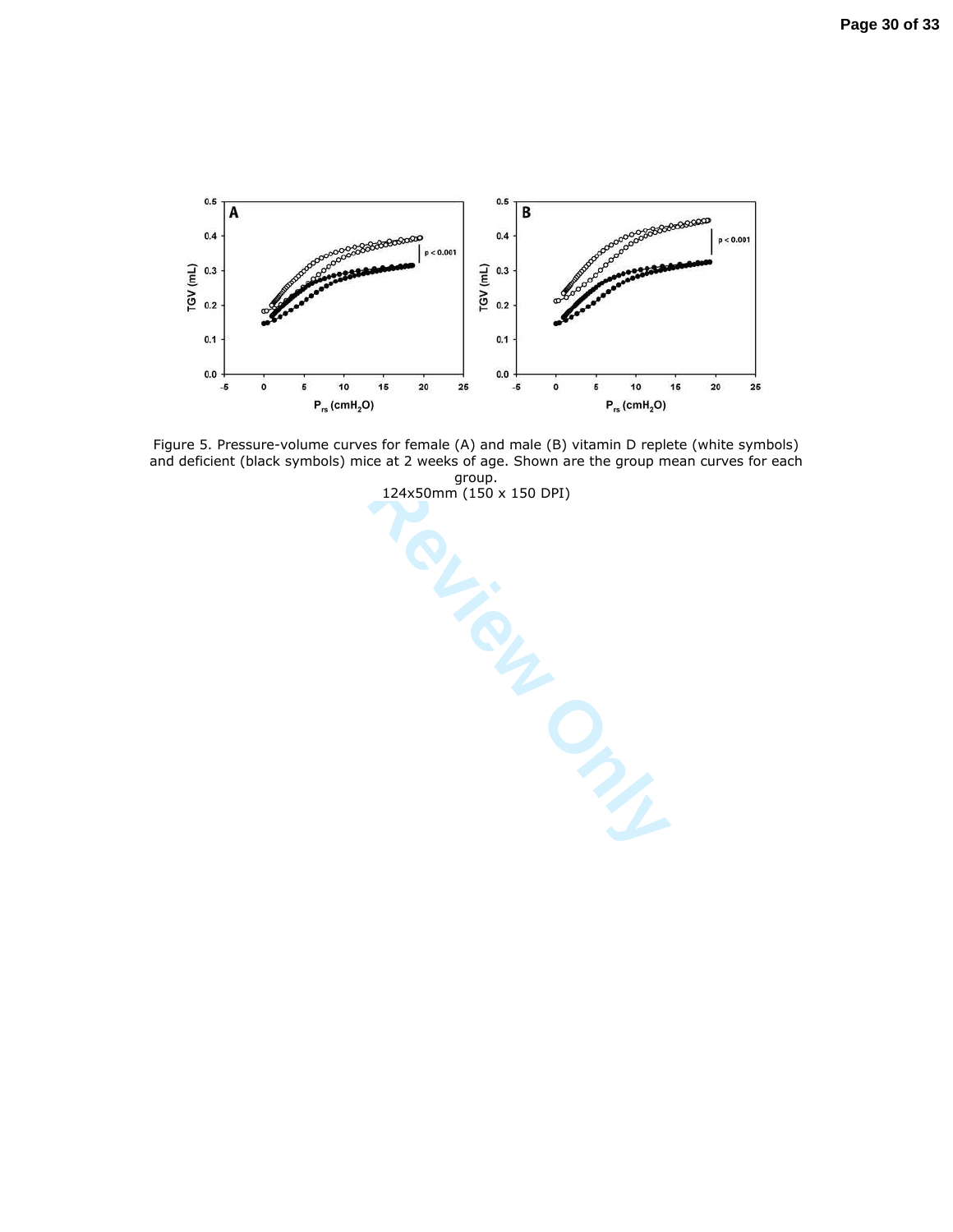

Figure 6. Plots of the volume dependence of airway resistance (Raw) and tissue elastance (H) against thoracic gas volume (TGV) during slow inflation-deflation manoeuvres up to 20 cmH2O transrespiratory pressure in female (A, C) and male (B, D) vitamin D replete (white symbols) and deficient (black symbols) mice at 2 weeks of age. Shown are the mean curves for each group. 179x127mm (150 x 150 DPI)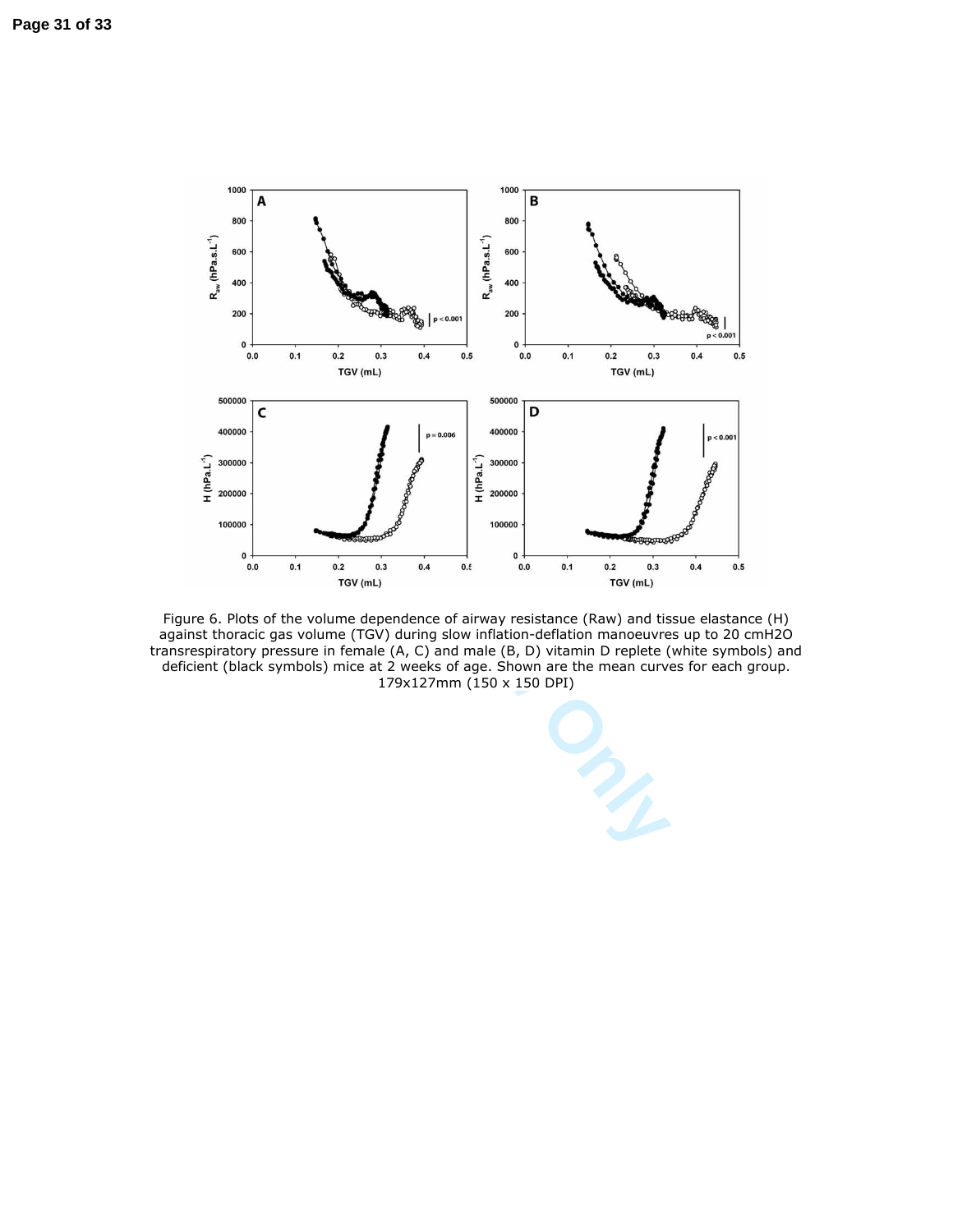

Figure 7. Lung volume (VL; A), volume of air in the major airways (Va; B), volume of alveolar septa (Vs, C) and volume of air in the alveolar ducts (Vad, D) measured by stereology from fixed lungs of 2 week old female and male (cross hatched) vitamin D replete (white bars) and deficient (grey bars) mice. Data are mean(SD).

203x163mm (150 x 150 DPI)